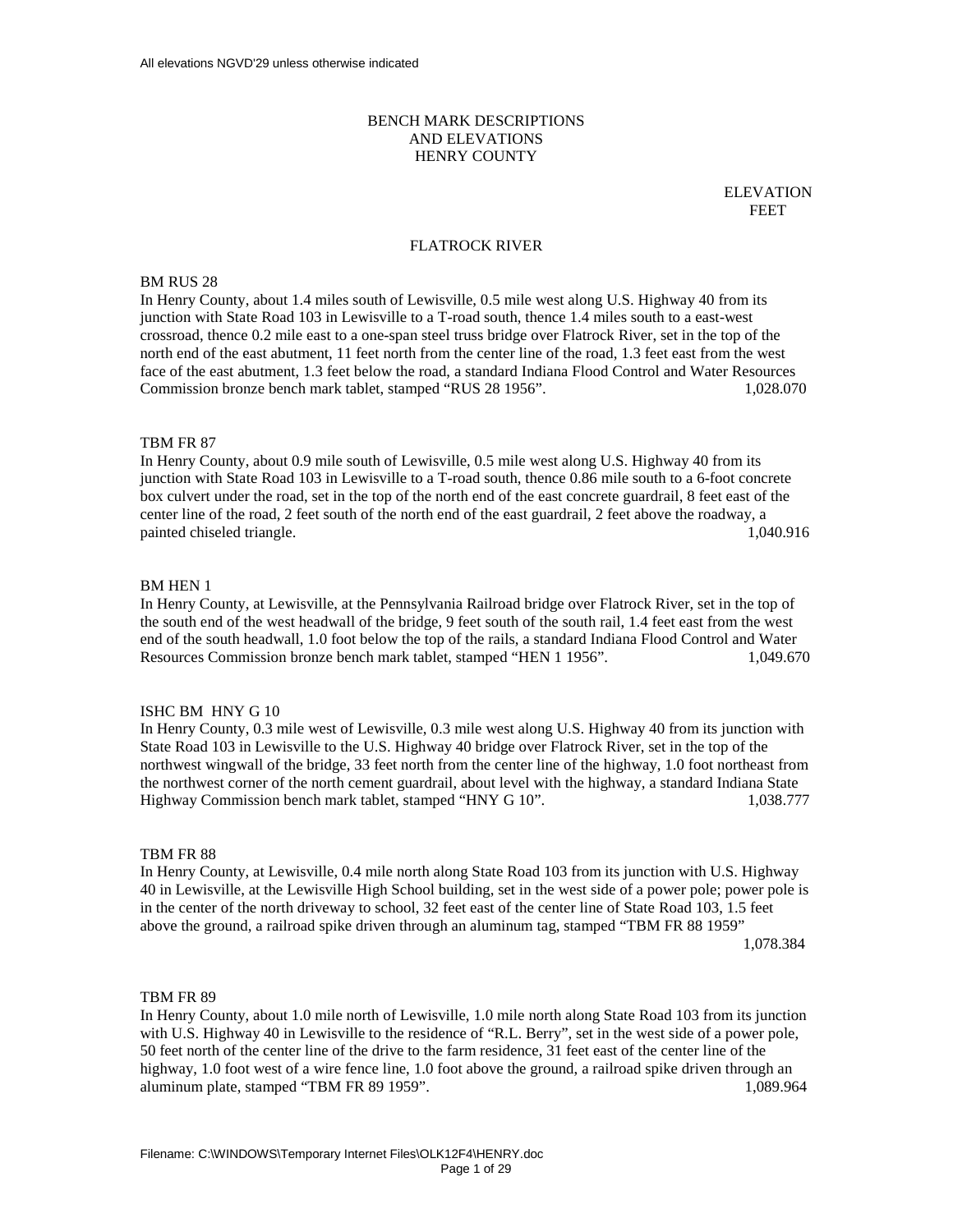In Henry County, about 1.75 miles north of Lewisville, 1.75 miles north along State Road 103 from its junction with U.S. Highway 40 in Lewisville to an east-west crossroad, thence 0.25 mile west along a gravel road to the one-span steel truss bridge over Flatrock River, set in the top of the southwest wingwall of the bridge, 12 feet south of the southwest wingwall of the bridge, 12 feet south from the center line of the road, 1.2 feet west from the east face of the wingwall about level with the road, a standard Indiana Flood Control and Water Resources Commission bronze bench mark tablet, stamped "HEN 2 1956". 1,042.031

# TBM FR 90

In Henry County, about 1.75 miles north of Lewisville, 1.75 miles north along State Road 103 from its junction with U.S. Highway 40 in Lewisville to an east-west crossroad, thence 0.25 mile west along a gravel road to the one-span steel truss bridge over Flatrock River, set in the top of the northeast stone wingwall, 13 feet north of the center line of the road, 4 feet northeast of the northeast end of the steel truss, 0.95 foot southeast of the northwest face of the wingwall, about level with the road, a painted chiseled cross. 1,042.059

## TBM FR 91

In Henry County, about 1.8 miles northwest of Lewisville, 1.75 miles north along State Road 103 from its junction with U.S. Highway 40 in Lewisville to an east-west crossroad, thence 0.75 mile west to a northsouth crossroad, in the southwest quarter of the intersection, set in the northeast side of a power pole, 14 feet south of the center line of the east-west road, 13 feet west of the center line of the north-south road, 2.5 feet northeast of a fence corner post, 1.0 foot above ground, a railroad spike driven through an aluminum plate, stamped "TBM FR 91 1959". 1,070.945

#### USGS BM 8 JWM RESET

In Henry County, about 1.8 miles northwest of Lewisville, 1.75 miles north along State Road 103 from its junction with U.S. Highway 40 in Lewisville to an east-west crossroad, thence 0.75 mile west to a northsouth crossroad, thence 0.75 mile west to a north-south crossroad, in the northwest quarter of the intersection, 13 feet north of the center line of the east-west road, 13 feet west of the center line of the north-south road, 3 feet above the ground, set in the top of a 1-foot square fence corner post, a standard U.S. Geological Survey bench mark tablet, stamped "8 JWM 1948 RESET 1959". 1,073.123

### TBM FR 92

In Henry County, about 2.3 miles northwest of Lewisville, 1.75 miles north along State Road 103 from its junction with U.S. Highway 40 in Lewisville to an east-west crossroad, thence 0.75 mile west to a northsouth crossroad, thence 0.75 mile west to a north-south crossroad, thence 0.61 mile north to a 10-foot box culvert under the road, and a T-road west, set in the top of the northeast concrete wingwall, 8.0 feet north of the center line of the T-road west, 4.8 feet east of the east face of the north guardrail, 0.5 foot above the road, a painted chiseled cross. 1,059.316

#### USGS BM 9 JWM

In Henry County, about 2.80 miles north of Lewisville, 2.80 miles north along State Road 103 from its junction with U.S. Highway 40 in Lewisville to a T-road west, thence 0.80 mile west along a gravel road to a north-south T-road, set in the southeast corner of the junction, 25 feet south of the road east, 17 feet east of the north-south road, 9 feet south of a fence corner post, set in the top of a concrete post, 0.3 foot above the ground, a U.S. Geological Survey bronze bench mark tablet, stamped "9 JWM 1948". 1,074.523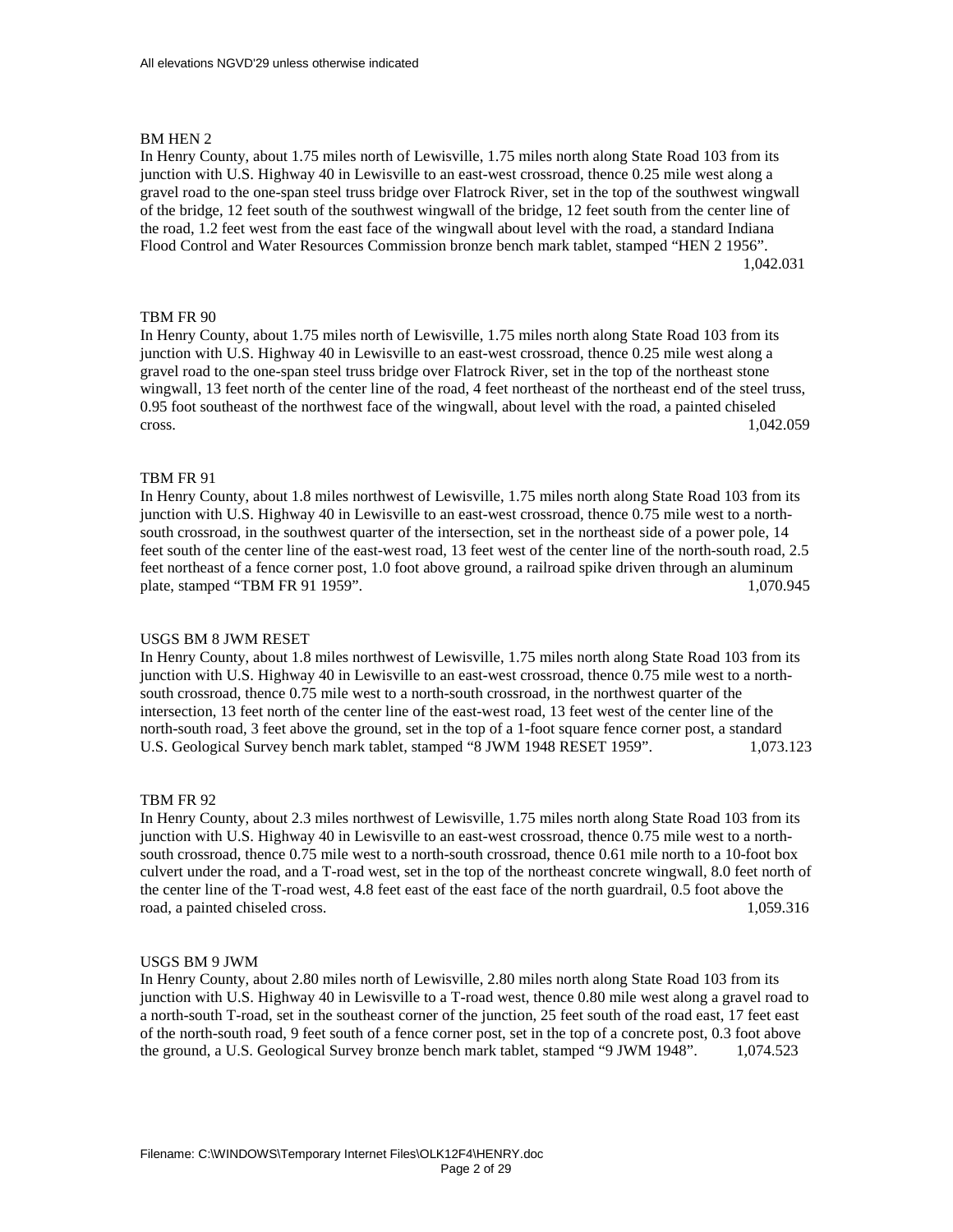In Henry County, about 2.80 miles north of Lewisville, 2.80 miles north along State Road 103 from its junction with U.S. Highway 40 in Lewisville to a T-road west, thence 0.50 mile west along a gravel road to the bridge over Flatrock River, set in the top of the north end of the east abutment, 9 feet north from the center line of the r9oad, 0.4 foot east from the west face of the east abutment, 0.9 foot below the road, a standard Indiana Flood Control and Water Resources Commission bronze bench mark tablet, stamped "HEN 3 1956". 1,044.200

## BM HEN 4

In Henry County, about 3.05 miles north of Lewisville, 3.05 miles north along State Road 103 from its junction with U.S. Highway 40 in Lewisville to the State Road 103 bridge over Flatrock River, set in the top of the east end of the south abutment, 12 feet east from the center line of the highway, 1.3 feet below the highway, 0.7 foot south from the north face of the south abutment, a standard Indiana Flood Control and Water Resources Commission bronze bench mark tablet, stamped "HEN 4 1956". 1,048.462

### TBM FR 93

In Henry County, about 3.85 miles north of Lewisville, 3.85 miles north along State Road 103 from its junction with U.S. Highway 40 in Lewisville to an east-west crossroad, in the southeast quarter of the intersection, set in the south side of a power pole, 27 feet east of the center line of the highway, 22 feet south of the center line of the east-west road, 2.5 feet northwest of a fence corner post, 1.0 foot above ground, a railroad spike driven through an aluminum plate, stamped "TBM FR 93". 1,052.957

#### USGS TBM 1055

In Henry County, about 3.85 miles north of Lewisville, 3.85 miles north along State Road 103 from its junction with U.S. Highway 40 in Lewisville to an east-west crossroad, thence 0.15 mile west to a box culvert under the road, set in the top of the southwest corner of the south headwall of the culvert, 11 feet south of the center line of the road, 1.0 foot above the ground, a chiseled square. 1,055.131

## BM HEN 5

In Henry County, about 3.85 miles north of Lewisville, 3.85 miles north along State Road 103 from its junction with U.S. Highway 40 in Lewisville to a gravel crossroad, thence 0.35 mile east to a one-span steel truss bridge over Flatrock River, 368 feet west from the west end of the bridge, 19.4 feet south from the center line of the road, 13 feet west from a 48-inch sycamore tree, 2 feet below the road, set in the top of a concrete post projecting 0.8 foot above the ground, a standard Indiana Flood Control and Water Resources Commission bronze bench mark tablet, stamped "HEN 5 1956". 1,051.859

## TBM FR 94

In Henry County, about 3.85 miles north of Lewisville, 3.85 miles north along State Road 103 from its junction with U.S. Highway 40 in Lewisville to a gravel crossroad, thence 0.35 mile east to an 85-foot concrete bridge over Flatrock River, set in the top at the west end of the south concrete guardrail base, 13 feet south from the center line of the road, 1.3 feet east of the west face of the south concrete guardrail base, 0.8 foot above the road, a painted chiseled triangle. 1,053.144

### TBM FR 95

In Henry County, about 4.37 miles north of Lewisville, 4.37 miles north along State Road 103 from its junction with U.S. Highway 40 in Lewisville, set in the west side of a telephone pole, 29 feet east of the center line of the road, 2.0 feet below the roadway, 1.0 foot above the ground, a railroad spike driven through an aluminum plate, stamped "TBM FR 95 1959". 1,058.180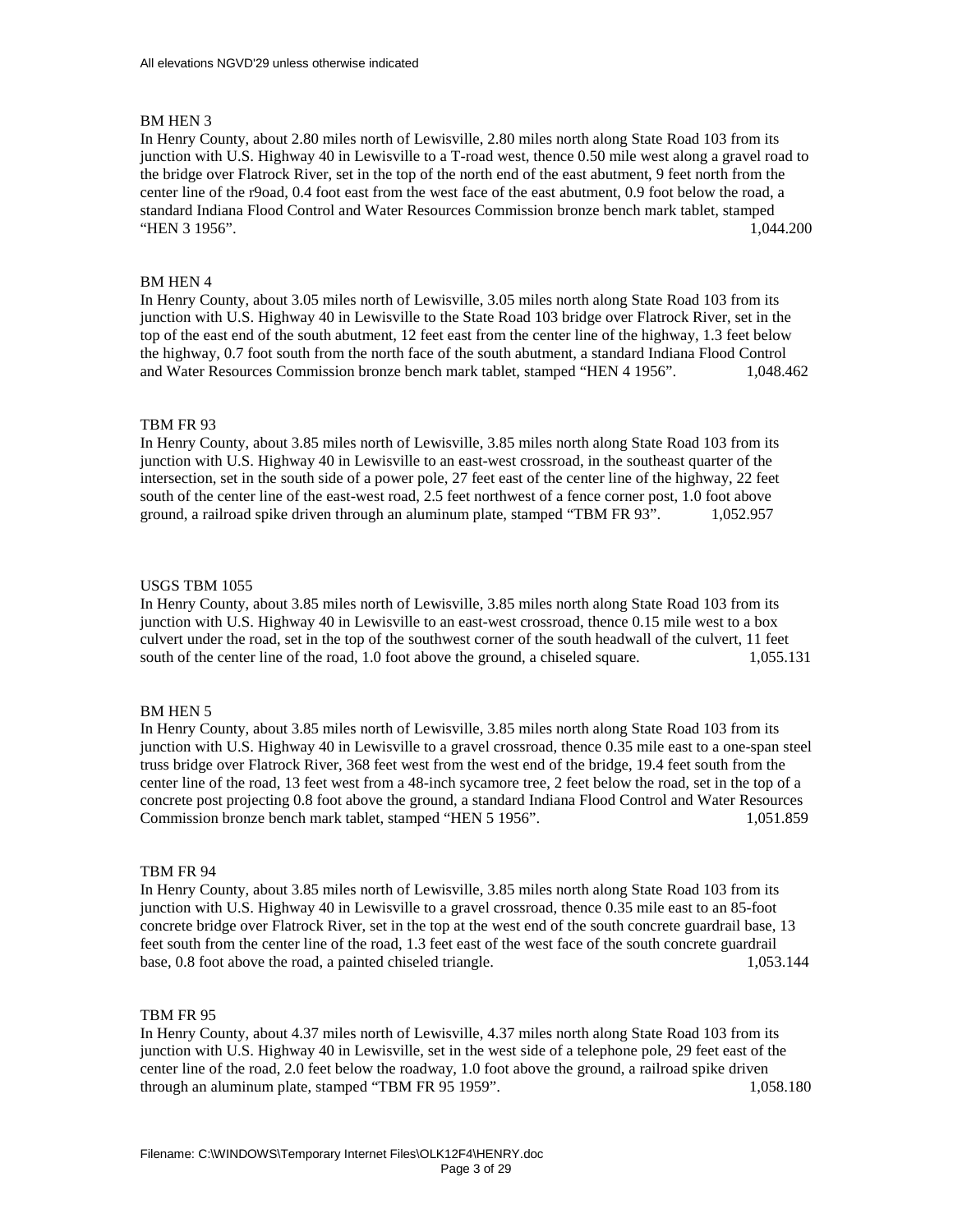## USGS BM 10 JWM

In Henry County, about 4.75 miles north of Lewisville, 4.75 miles north along State Road 103 from its junction with U.S. Highway 40 in Lewisville to a gravel crossroad, set in the southeast corner of the intersection, 28 feet east from the center line of the highway, 21 feet south from the center line of the crossroad, 3 feet set in the top of a concrete post, 0.3 foot above the ground, a standard U.S. Geological Survey bronze bench mark tablet, stamped "10 JWM 1948". 1,071.356

# BM HEN 6

In Henry County, about 4.75 miles north of Lewisville, 4.75 miles north along State Road 103 from its junction with U.S. Highway 40 in Lewisville to a gravel crossroad, thence 0.4 mile east along the gravel to the one-span steel truss bridge over Flatrock River, set in the top of the south end of the east abutment, 9 feet south from the center line of the road, 0.4 foot east of the west face of the east abutment, 0.9 foot below the road, a standard Indiana Flood Control and Water Resources Commission bronze bench mark tablet, stamped "HEN 6 1956". 1,053.041

## TBM FR 96

In Henry County, about 5.1 miles northeast of Lewisville, 4.75 miles north along State Road 103 from its junction with U.S. Highway 40 in Lewisville to a gravel crossroad, thence 1.1 miles east to a north-south crossroad, thence 0.5 mile north to the driveway to the residence of "E.L. Neal", 30 feet south of the mail box (E.L. Neal), 16 feet east of the center line of the road, 1.0 foot above the ground, a railroad spike driven through an aluminum plate, stamped "TBM FR 96 1959". 1,072.531

## BM HEN 7 RESET

In Henry County, about 5.75 miles north of Lewisville, 5.75 miles north along State Road 103 from its junction with U.S. Highway 40 in Lewisville to a gravel crossroad, thence 1.05 miles east along the gravel road to a T-road south, set in the southeast quarter of the junction, 29 feet east of the T-road south, 14 feet south of the road east, 15 feet east of a 1.0-foot cement fence corner post, 1.5 feet north of a wire fence line, set in the top of a concrete post projecting 0.3 foot above the ground, a standard Indiana Flood Control and Water Resources Commission bronze bench mark tablet, stamped "HEN 7 1956". 1,057.594

## TBM FR 68

In Henry County, about 5.60 miles northeast of Lewisville, 5.75 miles north along State Road 103 from its junction with U.S. Highway 40 in Lewisville to a gravel crossroad, thence 1.60 miles east along the gravel road to the 30-foot concrete bridge over a dry creek, set in the top of the east end of the south cement guardrail, 9.0 feet south from the center line of the road, 3.0 feet above the road, 0.5 foot west from the east end of the south guard rail, a painted chiseled triangle. 1,068.915

#### BM HEN 8

In Henry County, about 6.0 miles northeast of Lewisville, 5.75 miles north along State Road 103 from its junction with U.S. Highway 40 in Lewisville to a gravel crossroad, thence 2.0 miles east along the gravel road to a north-south gravel crossroad, thence 0.25 mile north to the one span pony truss bridge over Flatrock River, set in the top of the west end of the north abutment, 9 feet west from the center line of the road, 2.4 feet north from the south face of the north abutment, 0.9 foot below the road, an Indiana Flood Control and Water Resources Commission bronze bench mark tablet, stamped "HEN 8 1956". 1064.697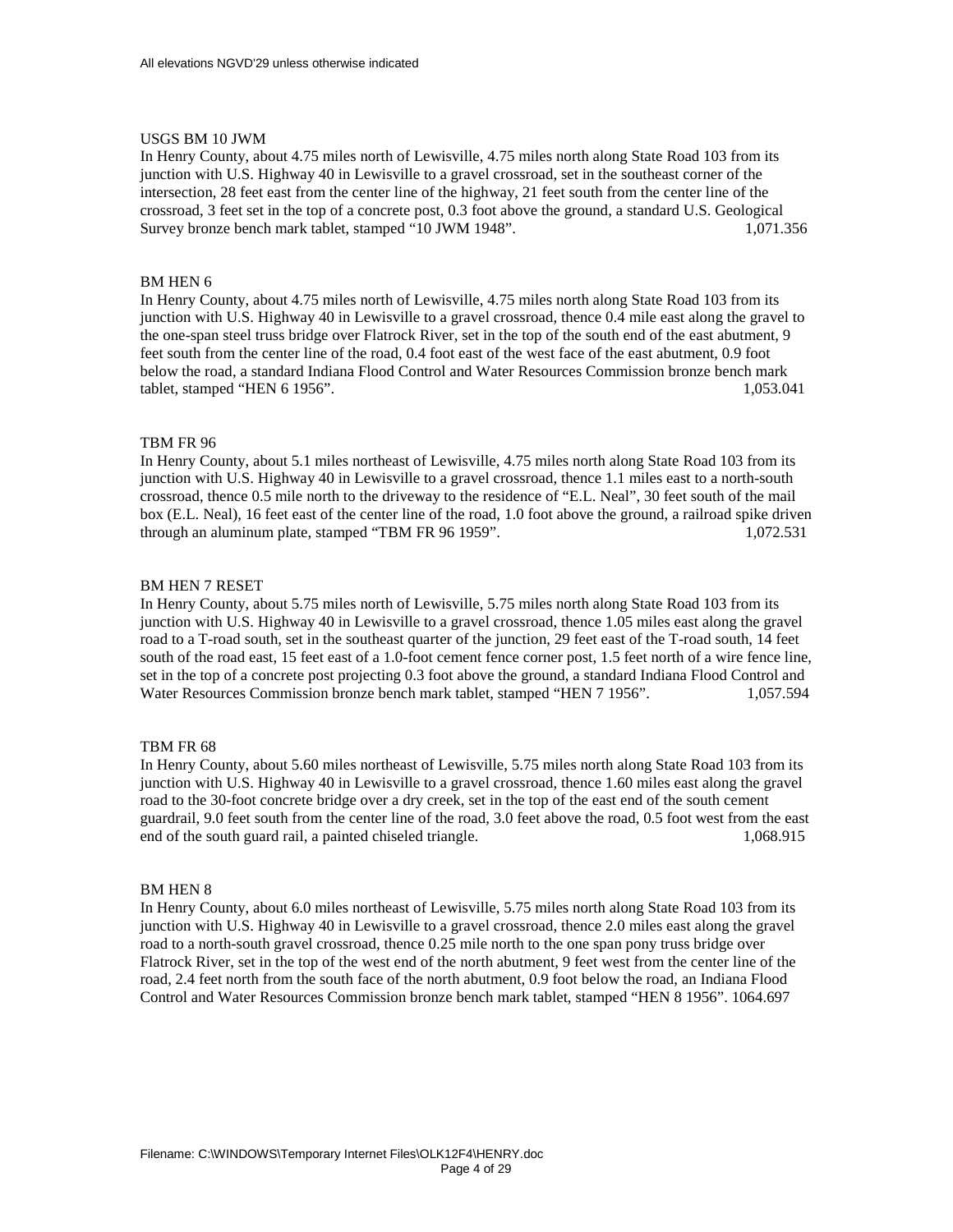In Henry County, about 6.03 miles northeast of Lewisville, 5.75 miles north along State Road 103 from its junction with U.S. Highway 40 in Lewisville to a gravel crossroad, thence 2.55 miles east along the gravel road to a paved T-road, thence 0.55 mile northwest along the paved road to the bridge over Flatrock River, set in the top of the southwest wingwall of the bridge, 11 feet southwest from the center line of the road, 1.5 feet south from the south corner of the southwest steel guardrail of the bridge, 0.4 foot above the road, a standard Indiana Flood Control and Water Resources Commission bronze bench mark tablet, stamped "HEN 9 1956". 1,067.761

### BM HEN 10

In Henry County, about 3.8 miles southeast of New Castle, 3.8 miles southeast along the New York, Chicago and St. Louis Railroad bridge over Flatrock River, set in the top of the southwest end of the southeast abutment, 7.3 feet southwest from the southwest rail, 1.4 feet below the rails, 0.9 foot southeast from the northwest face of the southeast abutment, a standard Indiana Flood Control and Water Resources Commission bronze bench mark tablet, stamped "HEN 10 1956". 1,074.014

#### BM HEN 11

In Henry County, about3.8 miles southeast of New Castle, 3.35 miles east and southeast along State Road 38 from the court house in New Castle to a T-road south, thence 1.25 miles generally south to an east-west T-road, thence 0.1 mile east to the bridge over Flatrock River, set in the base at the east end of the south cement guardrail, 10 feet south from the center line of the road, 2.3 feet above the road, 0.6 foot west from the east end of the south guardrail, a standard Indiana Flood Control and Water Resources Commission bronze bench mark tablet, stamped "HEN 11 1956". 1,073.068

#### TBM FR 69

In Henry County, about 4.5 miles southeast of New Castle, 3.35 miles east and southeast along State Road 38 from the court house in New Castle to a T-road south, thence 1.25 miles generally south to an east-west T-road, thence 0.95 mile east to a 10-foot box culvert under the road, set in the top of the east end of the south headwall, 11 feet south from the center line of the road, 2.3 feet above the road, 0.8 foot west from the east end of the south headwall, a painted chiseled triangle. 1,084.962

#### TBM FR 97

In Henry County, about 4.55 miles southeast of New Castle, 4.65 miles generally southeast along State Road 38 from the court house in New Castle to a north-south crossroad, thence 0.5 mile south to the entrance to the Batson Church and Cemetery, in the northeast quarter of the junction, set in the west side of a power pole, 25 feet north of the center line of the entrance drive, 17 feet east of the center line of the blacktop road, 1.0 foot above ground, a railroad spike driven though an aluminum plate, stamped "TBM FR 97 1959". 1,083.993

#### TBM FR 70

In Henry County, about 4.65 miles southeast of New Castle, 4.65 miles east and southeast along State Road 38 from the court house in New Castle to a north-south crossroad, set in the top of the northwest wingwall of a 21-foot box culvert under the north-south road, 34 feet south from the center line of the highway, 14 feet west from the center line of the north-south road, 0.4 foot above the road, a painted chiseled triangle. 1,078.270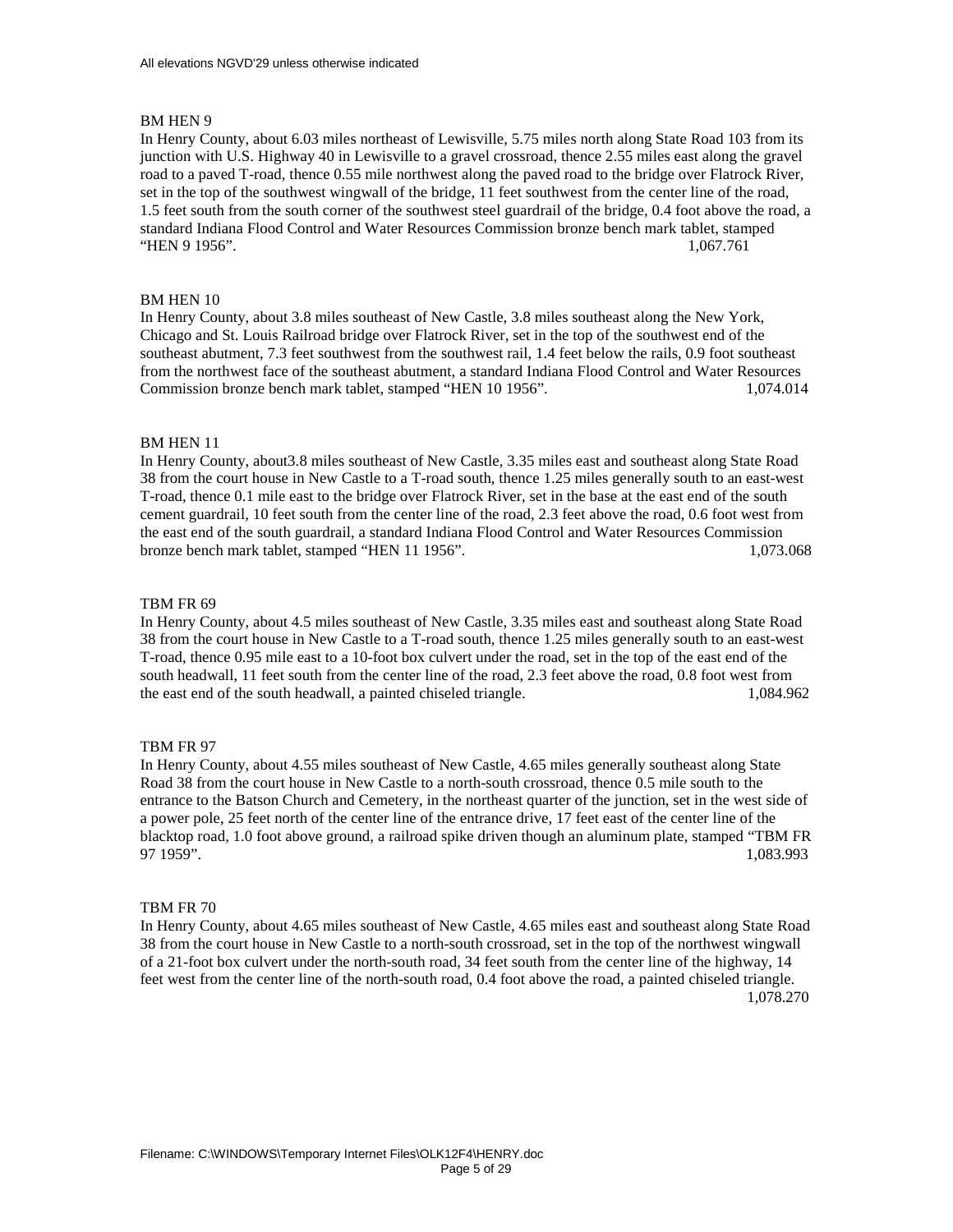In Henry County, 4.50 miles southeast of New Castle, 4.50 miles east and southeast along State Road 38 from the court house in New Castle to the State Road 38 bridge over Flatrock River, set in the base at the east end of the south cement guardrail, 13.5 feet south from the center line of the highway, 1.8 feet above the highway, 0.6 foot west from the east end of the south guardrail, 0.6 foot west from the east end of the south guardrail, a standard Indiana Flood Control and Water Resources Commission bronze bench mark tablet, stamped "HEN 12 1956". 1,081.283

# USC&GS BM F 45

In Henry County, about 4.2 miles east of New Castle, 4.65 miles east and southeast along State Road 38 from the court house in New Castle to a north-south crossroad, thence 0.5 mile north to the Pennsylvania Railroad crossing, in the southwest quarter of the crossing, 36.5 feet west of the center line of the road, 7.6 feet south of the south rail, 1.0 foot below the top of the rail, set in the top of a concrete post, 0.2 foot below the ground, a U.S. Coast and Geodetic Survey bench mark tablet, stamped "F 45 1934". 1,087.495

## BM HEN 13

In Henry County, about 3.9 miles east of New Castle, 3.9 miles generally east along the Pennsylvania Railroad from its station in New Castle to the Pennsylvania Railroad bridge over Flatrock River, set in the top of the south end of the east abutment, 6 feet south of the south rail, 0.9 foot east from the west face of the east abutment, 0.8 foot below the top of the rails, a standard Indiana Flood Control and Water Resources Commission bronze bench mark tablet, stamped "HEN 13 1956". 1,088.041

# USC&GS BM H 251

In Henry County, about 3.7 miles east of New Castle, 3.95 miles east and southeast along State Road 38 from the court house in New Castle to a north-south crossroad, thence 0.5 mile south to the Pennsylvania Railroad crossing, in the southeast quarter of the crossing, 64 feet of the road, 2 feet south of a white wooden witness post, 1.0 foot west of a wire fence line, set in the top of a concrete post projecting 0.2 foot above the ground, a U.S. Coast and Geodetic Survey bench mark tablet, stamped "H 251". 1,096.366

## BM HEN 14 RESET

In Henry County, about 4.0 miles east of New Castle, 4.65 miles east and southeast along State Road 38 from the court house in New Castle to a north-south crossroad, thence 0.90 mile north to an 80-foot concrete bridge over Flatrock River, set in the top of the west end of the south abutment, 14 feet west from the center line of the road, 1.4 feet below the road, 0.8 foot southeast of the northwest face of the south abutment, a standard Indiana Flood Control and Water Resources Commission bronze bench mark tablet, stamped "HEN 14 1959 RESET". 1,081.838

## BM RUS 40

In Rush County, 0.65 mile south of Knightstown, Henry County, 0.67 mile south along State Road 140 from its junction with U.S. Highway 40 at Knightstown to the S.R. 140 steel truss bridge over Blue River, set in the top at the east end of the north bridge seat, 12 feet east from the center line of the highway, 4.5 feet below the roadway, 1.3 feet north of the south face of the bridge seat, 1.0 foot southeast of the southeast corner of a square bridge seat plate, a standard Indiana Flood Control and Water Resources Commission bronze bench mark tablet, stamped "RUSH 40 1959.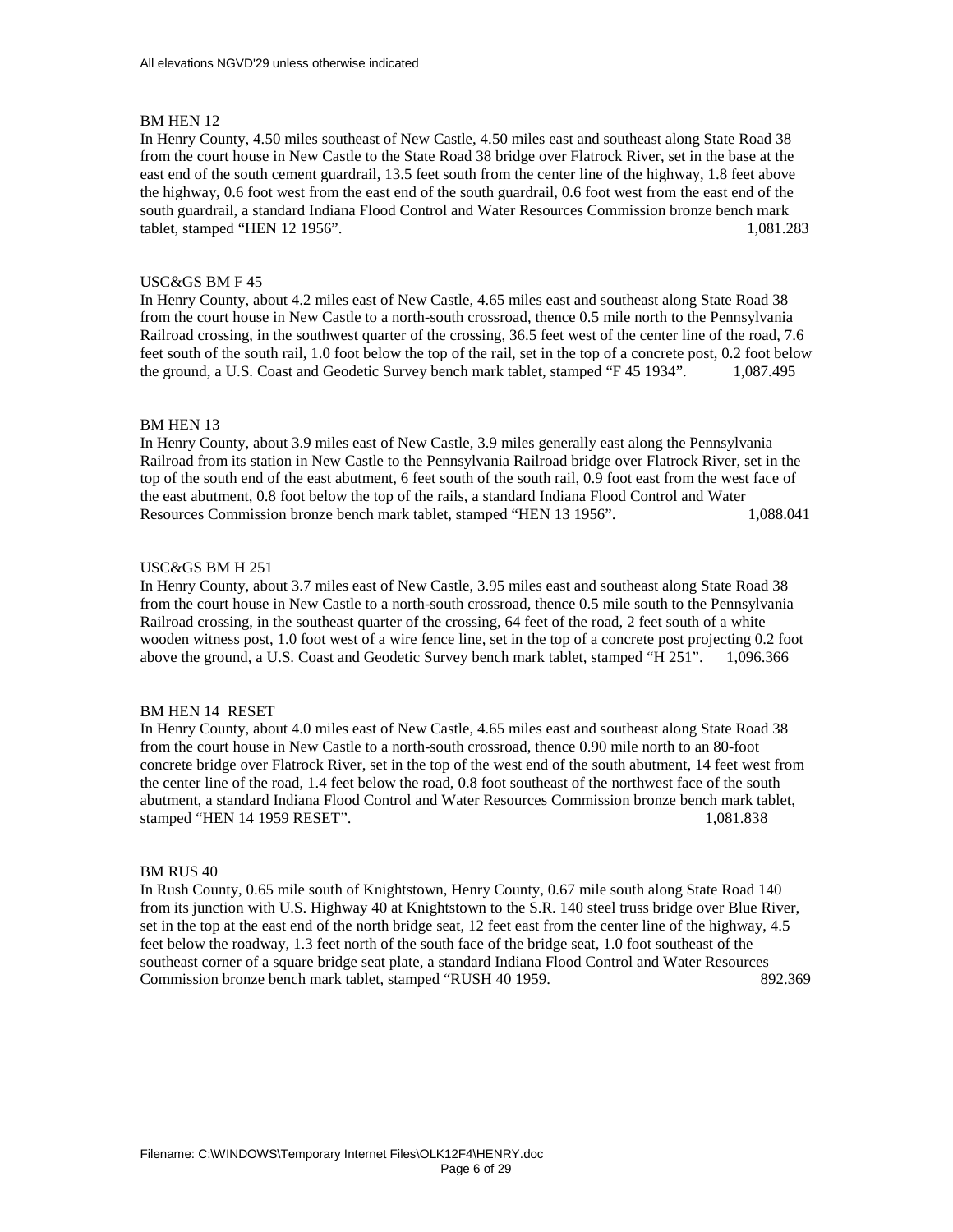In Henry County, 0.4 mile south of Knightstown, 0.47 mile south along State Road 140 from its junction with U.S. Highway 40 at Knightstown to a T-road northeast, 0.12 mile northeast along T-road to a T-road east, 126 feet east along T-road east to a 50-foot concrete bridge, set in the top at the center of the west end of the south guardrail, 10 feet south of center line of bridge, 2.7 feet above the roadway, 1.6 feet east of the west end of the guardrail, a chiseled triangle. 896.510

## BM HEN 15

In Henry County, 0.4 mile south of Knightstown, 0.47 mile south along State Road 140 from its junction with U.S. Highway 40 at Knightstown to a T-road northeast, 0.12 mile northeast along a T-road to a T-road east, 0.07 mile east to a steel truss bridge over Blue River, set in the top of the north end of the center pier, 9 feet north of the center line of the bridge, 1.7 feet west of the east edge and 0.4 foot south of the north edge of the pier, 1.0 foot below the roadway, a standard Indiana Flood Control and Water Resources Commission bronze bench mark tablet, stamped "HEN 15 1959". 895.648

#### BM HEN 16

In Henry County, at Knightstown, at the Pennsylvania Railroad bridge over Blue River, set in the top at the west end of the south headwall of the bridge, 8.4 feet south of the south rail of the south tracks, 2.8 feet east of the west end of the bridge, 2.2 feet below the tracks, 1.9 feet north of the south face of the headwall, a standard Indiana Flood Control and Water Resources Commission bronze bench mark tablet, stamped "HEN 16 1959". 920.767

# TBM BR 89

In Henry County, at Knightstown, at the Pennsylvania Railroad bridge over Blue River, set in the north headwall of the bridge, 35.3 feet east of the west end of the north headwall, 10 feet north of the north rail of the north track, 2.5 feet below the tracks, 0.6 foot south of the north face of the headwall, a chiseled triangle. 920.823

### TBM BR 90

In Henry County, at Knightstown, at the intersection of East Main Street (U.S. Highway 40) and Adams Street, in the southeast quarter of the intersection, set in the east side at the base of a 36-inch maple tree, 52 feet south of the center line of East Main Street, 25 feet of the center line of Adams Street, 0.6 foot above the ground, a railroad spike driven through an aluminum tag, stamped "TBM BR 90 1960". 929.558

#### USC&GS BM N 252

In Henry County, at Knightstown, at the U.S. Highway 40 concrete bridge over Blue River, near the east city limit, set in the top at the center of the west end of the south concrete guardrail of the east bridge approach, 29 feet south of the center line of the highway, 24 feet west of the east end of the guardrail, 3 feet above the sidewalk, 1 foot east of the west face of the guardrail, a standard USC&GS bronze bench mark tablet, stamped "N 252 1947". 907.150

#### TBM BR 91

In Henry County, at Knightstown, at the U.S. Highway 40 concrete bridge over Blue River, near the east city limits, set in the top of the west end of the north concrete guardrail of the west end of the north concrete guardrail of the west bridge approach, 32 feet north of the center line of the highway, 5 feet east of the west end of the guardrail, 3.3 feet above the sidewalk, 0.7 foot south of the north edge of the guardrail, a chiseled triangle. 905.039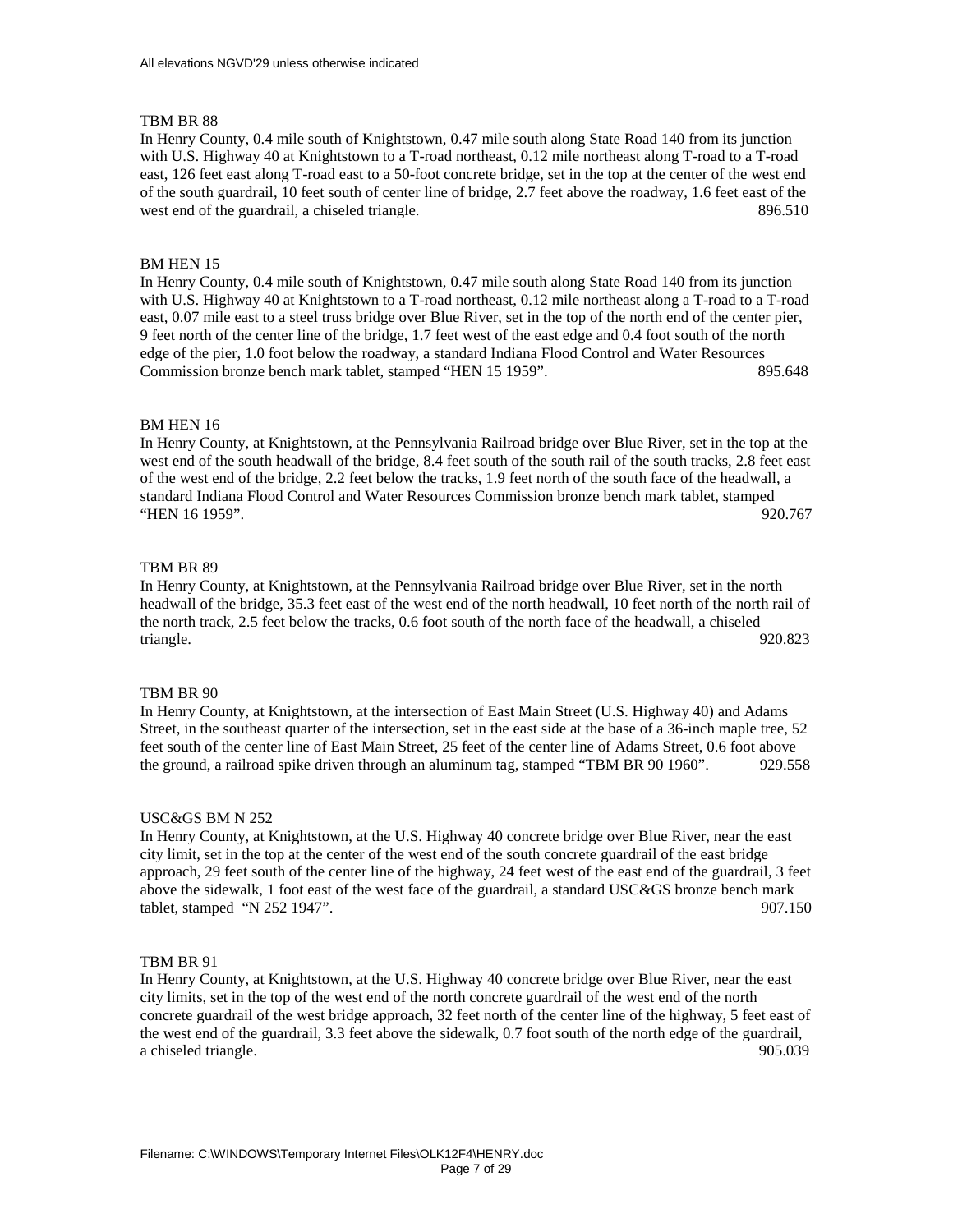In Henry County, at Knightstown, 0.15 mile east along U.S. Highway 40 from its junction with State Road 140 at Knightstown to the North Adams Street, 0.4 mile north along North Adams Street to the intersection of the East Morgan Street, in the southeast quarter of the intersection, set in the west side of a power pole, 20 feet west of the center line of the north Adams Street, 16 feet south of the center line of the North East Morgan Street, 1 foot above the ground, a railroad spike driven through an aluminum tag, stamped "TBM BR 92 1960". 939.129

# BM HEN 17

In Henry County, about 0.8 mile north of Knightstown, 0.15 mile east along U.S. Highway 40 from its junction with the State Road 140 at Knightstown to the north Adams Street, 0.4 mile north along North Adams Street, 0.2 mile east along East Morgan Street to a right angle turn north, 0.4 mile north along a blacktop road on the west bank of Blue River to a 5-foot pipe culvert under the blacktop road, set in the top at the center of the west guardrail, 18 feet south of the north end of the west headwall, 13 feet west of the center line of the road, 7.8 feet south of the north edge of the guardrail, 2.2 feet above the roadway, a standard Indiana Flood Control and Water Resources Commission bronze bench mark tablet, stamped "HEN 17 1959". 917.190

## TBM BR 93

In Henry County, about 0.8 mile north of Knightstown, 0.15 mile east along U.S. Highway 40 from its junction with the State Road 140 at Knightstown to the North Adams Street, 0.4 mile north along North Adams Street to the East Morgan Street, 0.2 mile east along East Morgan Street to a right angle to a right angle turn north, 0.4 mile north along a blacktop road on the west bank of Blue River to a 5-foot pipe culvert under the blacktop road, set in the top at the center of the north end of the east guardrail of the culvert, 14 feet east of the center line of the road, 2.2 feet south of the north end of the east guardrail, 1.7 foot above the roadway, a chiseled triangle. 917.175

### TBM BR 94

In Henry County, 1.3 miles north of Knightstown, 0.15 mile east along U.S. Highway 40 from its junction with the State Road 140 at Knightstown to the north Adams Street, 0.4 mile north along North Adams Street to the East Morgan Street, 0.2 mile east along East Morgan Street to a right angle turn north, thence 1.01 miles north along blacktop road on the west bank of Blue River to the Webb A. Beatty residence, set in the west side of the power pole #541/754, 140 feet north of the center line of Beatty's driveway, 16 feet west of the center line of the road, 1 foot above the ground, a railroad spike driven through an aluminum tag, stamped "TBM BR 94 1960". 954.428

#### TBM BR 95

In Henry County, 1.8 miles north of Knightstown, 0.15 mile east along U.S. Highway 40 from its junction with the State Road 140 at Knightstown to the North Adams Street, 0.4 mile north along North Adams Street to the East Morgan Street, 0.2 mile east along East Morgan Street to a right angle turn north, thence 1.47 miles north along black top road to a 6-foot pipe culvert under the road, set in the top at the center of the crossroad, 17 feet east of the center line of the road, 8.3 feet north of the south end of the east guardrail, 2.3 feet above the roadway, a chiseled triangle. 921.151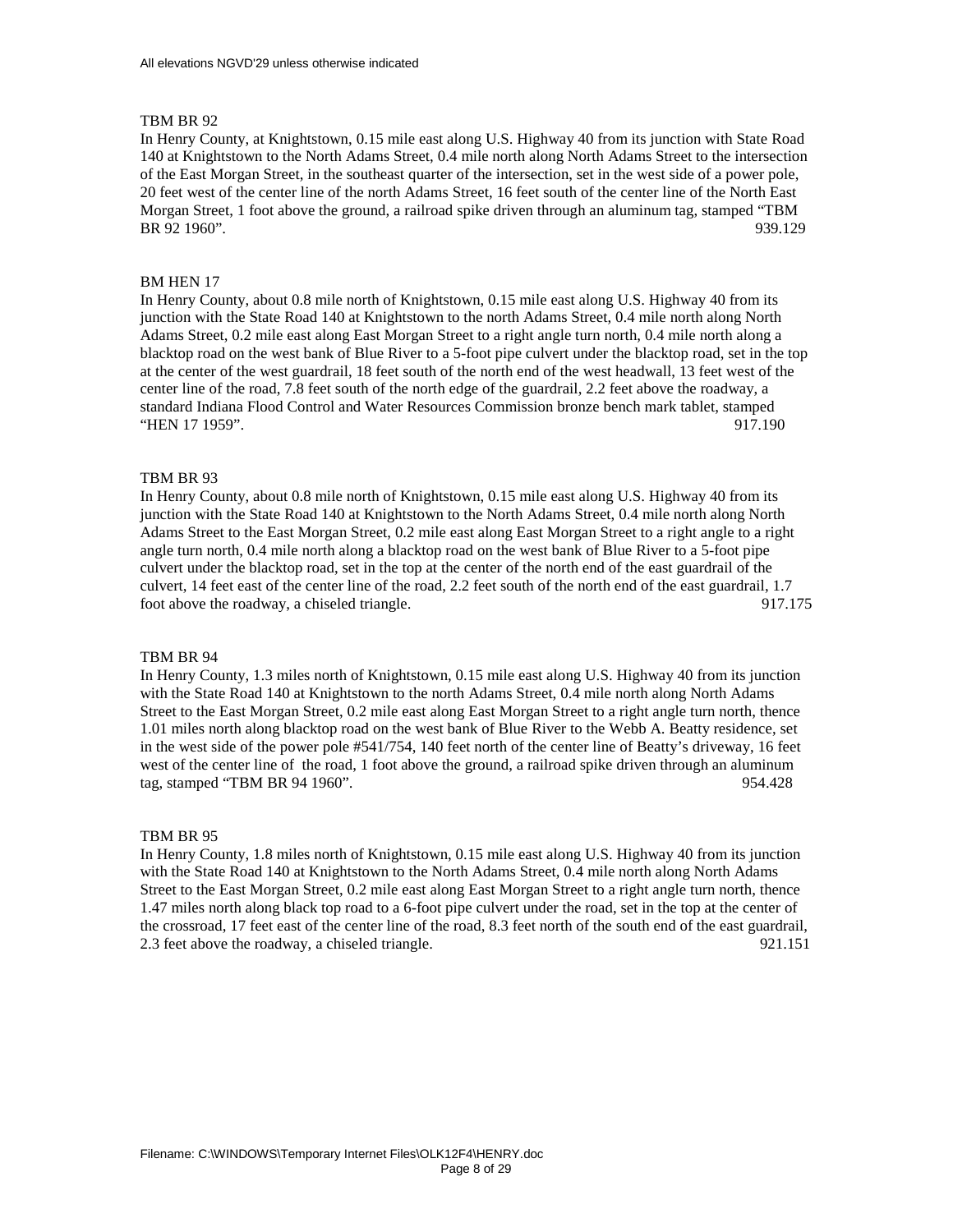In Henry County, about 2 miles north of Knightstown, 0.15 mile east along U.S. Highway 40 from its junction with the State Road 140 from its junction with the State Road 140 at Knightstown to the north Adams Street, 0.4 mile north along North Adams Street to the East Morgan Street, 0.2 mile east along East Morgan Street to a right angle turn north, thence 1.62 mile north along the blacktop road on the west bank of Blue River to a crossroad, thence 0.37 mile east along gravel road to a steel truss bridge over Blue River, set in the top of a concrete post, 21.5 feet east of the end of the south handrail of the bridge, 16 feet west of the center line of a field entrance, 15 feet south of the center line of the road, 8.5 feet northwest of a wooden corner fence post, 0.1 foot above the ground, a standard Indiana Flood Control and Water Resources Commission bronze bench mark tablet, stamped "HEN 18 1959". 907.016 Thought to be destroyed, check for proof

### TBM BR 96

In Henry County, about 2 miles north of Knightstown, 0.15 mile east along U.S. Highway 40 from its junction with the State Road 140 at Knightstown to the North Adams Street, 0.4 mile north along North Adams Street to the East Morgan Street, 0.2 mile east along East Morgan Street to a right angle turn north, thence 1.62 miles north along the blacktop road on the west bank of Blue River to a crossroad, thence 0.37 mile east along gravel road to a steel truss bridge over Blue River, set in the southwest side of a 24-inch walnut tree, 121 feet east of the east end of the bridge, 12 feet north of the center line of the road, 0.8 foot above the ground, a railroad spike driven through an aluminum tag, stamped "TBM BR 96 1960". Destroyed 907.616

### TBM BR 97

In Henry County, about 2.2 miles northeast of Knightstown, 0.15 mile east along U.S. Highway 40 from its junction with the State Road 140 at Knightstown to the North Adams Street, 0.4 mile north along North Adams Street to the East Morgan Street, 0.2 mile west along East Morgan Street to a right angle turn north, thence 1.62 miles north along the blacktop road on the west bank of Blue River to a crossroad, thence 0.72 mile east along a gravel road to a crossroad, in the northwest quarter of the intersection, set in the top of the west guardrail of a 15-foot concrete bridge, 64 feet north of the center line of the east-west road, 11 feet west of the center line of the north-south road, 1.6 feet north of the south end of the west guardrail, 1.4 feet above the roadway, 0.4 foot east of the west face of the guardrail, a chiseled triangle. Destroyed 923.432

#### BM HEN 19

In Henry County, about 2.5 miles northeast of Knightstown, 0.15 mile east along U.S. Highway 40 from its junction with the State Road 140 at Knightstown to the North Adams Street, 0.4 mile north along North Adams Street to the East Morgan Street, 0.2 mile west along East Morgan Street to a right angle turn north, thence 1.62 miles north along the blacktop road on the west bank of Blue River to a crossroad, thence 0.72 mile east along a gravel road to a crossroad, thence 0.30 mile north to a right angle turn east, set in the top of a concrete post, 50 feet south of the east-west center line tangent, 26.5 feet south of a wooden fence corner post, 17 feet east of the north-south center line tangent, 9 feet southeast of Cliff Hutson's mailbox, 4 feet west of a fence line, a standard Indiana Flood Control and Water Resources Commission bronze bench mark tablet, stamped "HEN 19 1959". 926.699

### TBM BR 98

In Henry County, about 2.5 miles northeast of Knightstown, 0.15 mile east along U.S. Highway 40 from its junction with the State Road 140 at Knightstown to the North Adams Street, 0.4 mile north along North Adams Street to the East Morgan Street, 0.2 mile west along East Morgan Street, to a right angle turn north, thence 1.62 miles north along the blacktop road on the west bank of Blue River, to a crossroad, thence 0.72 mile east along a gravel road to a crossroad, thence 0.72 mile east along a gravel road to a crossroad, thence 0.30 mile north to a right angle turn east, thence 0.15 mile east, set in the southwest side of a telephone pole, 114 feet west of a 30-inch maple tree, 14 feet north of the center line of the road, 0.7 foot above the ground, a railroad spike driven through an aluminum tag, stamped "TBM BR 98 1960". 945.412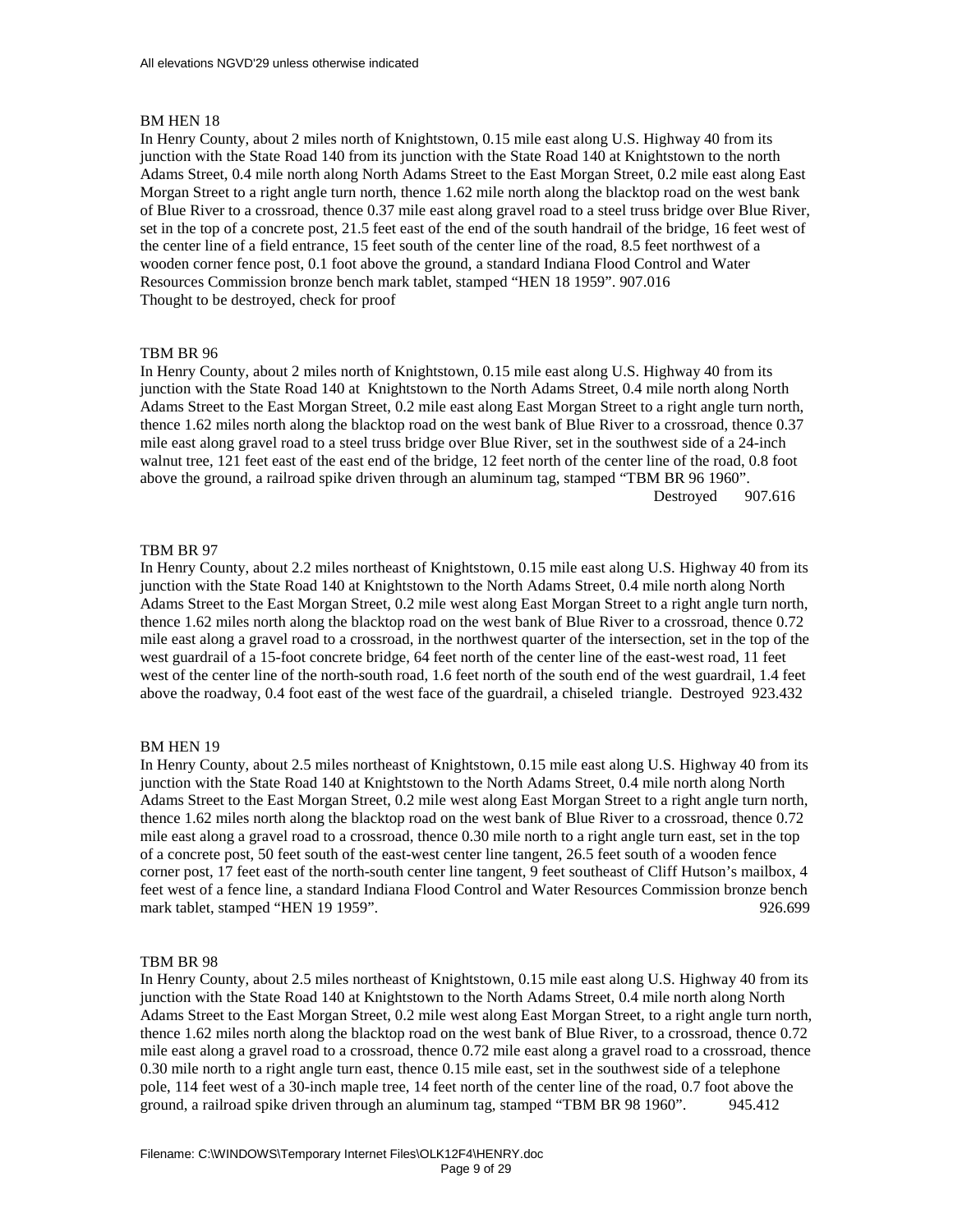### USGS BM 5 JWM

In Henry County, about 2.9 miles northeast of Knightstown, 0.15 mile east along U.S. Highway 40 from its junction with the State Road 140 at Knightstown to the North Adams Street, 0.4 mile north along North Adams Street to the East Morgan Street, 0.2 mile west along East Morgan Street to a right angle turn north, thence 1.62 miles north along the blacktop road on the west bank of Blue River to a crossroad, thence 0.72 mile east along a gravel road to a crossroad, thence 0.9 mile north along a winding gravel road to a cross right angle turn east, set in the top of a concrete post, 15 feet northwest of the center line of the road, 10 feet west of the center line of a gate (entrance to the field), 8 feet south of a fence line, 4 feet west of the north-south center line tangent, 3 feet north of the east-west center line tangent, 0.5 foot above the eastwest center line tangent, 0.5 foot above the ground, a standard USGS bronze bench mark tablet, stamped "5 JWM 1958". 961.537

### TBM BR 99

In Henry County, about 3 miles northeast of Knightstown, 0.15 mile east along U.S. Highway 40 from its junction with the State Road 140 at Knightstown to the North Adams Street, 0.4 mile north along North Adams Street to the East Morgan Street, 0.2 mile west along East Morgan Street to a right angle turn north, thence 1.62 miles north along the blacktop road on the west bank of Blue River to a crossroad, thence 0.72 mile east along a gravel road to a crossroad, thence 1.02 miles north along a winding gravel road to a right angle turn north, set in the north side of a telephone pole, 120 feet east of D.L. Johnsons driveway, 20 feet north of the east-west center line tangent, 4 feet east of the north south center line tangent, 0.5 foot above the ground, a railroad spike driven through an aluminum tag, stamped "TBM BR 99 1960". 961.366

#### BM HEN 20

In Henry County, about 3.2 miles northeast of Knightstown, 0.15 mile east along U.S. Highway 40 from its junction with State Road 140 at Knightstown to the North Adams Street, 0.4 mile north along North Adams Street to the East Morgan Street, 0.2 mile west along East Morgan Street to a right angle turn north, thence 1.62 miles north along the blacktop road on the west bank of Blue River to a crossroad, thence 0.72 mile east along a gravel road to a crossroad, thence 1.33 miles north along a winding gravel road to a crossroad, thence 1.33 miles north along a winding gravel road to a 4-foot box culvert under the road, set in the top at the center of the northwest wingwall of the culvert, 230 feet wet of a 120 degree turn north, 11 feet north of the center line of the road, 2.9 feet southeast of the northwest end of the wingwall, 1 foot below the roadway, a standard Indiana Flood Control and Water Resources Commission bronze bench mark tablet, stamped "HEN 20 1959". 956.344

#### TBM BR 100

In Henry County, about 3.2 miles northeast of Knightstown, 0.15 mile east along U.S. Highway 40 from its junction with the State Road 140 at Knightstown to the North Adams Street, 0.4 mile north along North Adams Street to the East Morgan Street, 0.2 mile west along East Morgan Street to a right angle turn north, thence 1.62 miles north along the blacktop road on the west bank of Blue River to a crossroad, thence 0.72 mile east along a winding gravel road to a 4-foot box culvert under the road, set in the top at the center of the southeast wingwall of the culvert, 230 feet west of the 120 degree turn north, 13 feet south of the center line of the road, 1 foot northwest of the southeast end of the wingwall, a chiseled triangle. 956.392

### TBM BR 101

In Henry County, 2.5 miles west of Spiceland, 1.43 miles west along West Main Street from its intersection with Pearl Street (main intersection) at Spiceland to a T-road north-south, 0.28 mile north along T-road to a T-road northwest, 0.97 mile northwest and west to a T-road southwest at Stone Quarry Mills, 0.29 mile along T-road southwest to a gravel road fill through a wooded area, set in the west side of a 14-inch tree, 26 feet northwest of a fence corner post, 18 feet west of the center line of the road, 0.6 foot above the ground, a railroad spike driven through an aluminum tag, stamped "TBM BR 101 1960". 951.206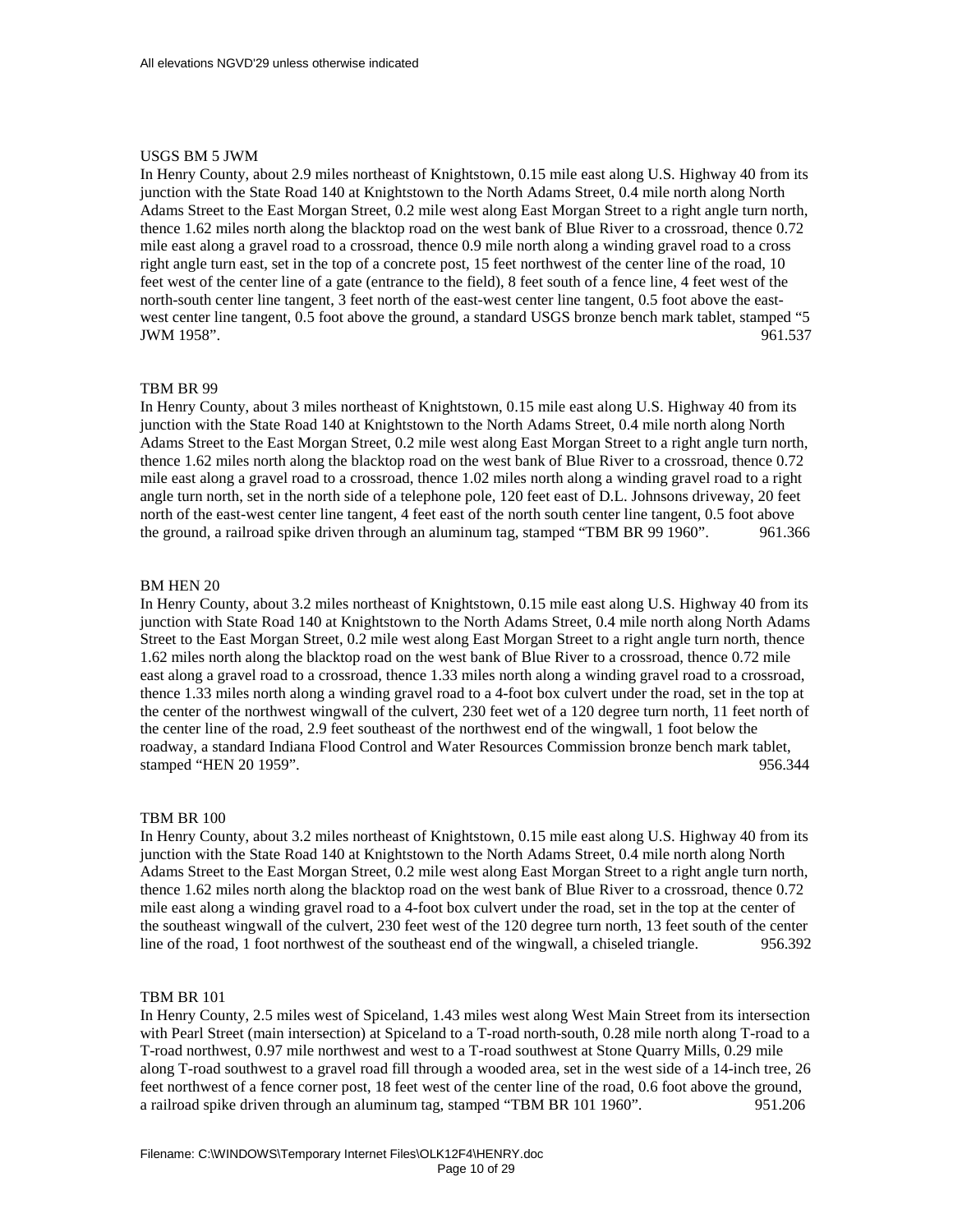In Henry County, 2.5 miles west of Spiceland, 1.43 miles west along West Main Street from its intersection with Pearl Street (main intersection) at Spiceland to a T-road north-south, 0.28 mile north along T-road to a T-road northwest, 0.97 mile northwest and west to a T-road southwest at Stone Quarry Mills, thence 0.1 mile along T-road southwest to a 35-foot concrete bridge over a small stream, set in the top at the center of the south end of the west headwall, 12 feet west of the center line of the road, 2 feet north of the south end of the headwall, 0.8 foot above the roadway, a chiseled triangle. 924.461

### BM HEN 21

In Henry County, 2.5 miles west of Spiceland, 1.43 miles west along West Main Street from its intersection with Pearl Street (main intersection) at Spiceland to a T-road north-south, 0.28 mile north along T-road to a T-road northwest, 1.05 miles northwest and west to a steel truss bridge over Blue River at Stone Quarry Mills, set in the top at the southwest end of the southeast abutment of the bridge, 1.1 feet below the roadway, 1.3 feet northeast of the southwest end and 0.6 foot southeast of north-west face of abutment, a standard Indiana Flood Control and Water Resources Commission bronze bench mark tablet, stamped "HEN 21 1959". 922.826

### TBM BR 104

In Henry County, 2.1 miles northwest of Spiceland, 1.43 miles west along West Main Street from its intersection with Pearl Street (main intersection) at Spiceland to a T-road north-south, 0.28 mile north along T-road to a T-road northwest, 0.92 miles northwest and west to a T-road northeast at Stone Quarry Mills, 0.45 mile along T-road northeast, set in the northwest side of a 14-inch ash tree, 345 feet northeast of the high tension lines over the road, 16 feet northwest of the center line of the road, 0.3 foot above the ground, a railroad spike driven through an aluminum tag, stamped "TBM BR 104 1960" 972.296

### BM HEN 22

In Henry County, 2 miles northwest of Spiceland, 1.43 miles west along West Main Street from its intersection with Pearl Street (main intersection) at Spiceland to a T-road north-south, 0.28 mile north along T-road to T-road northwest, 0.92 mile northwest and west to a T-road northeast at Stone Quarry Mills, 0.76 mile along T-road northeast at Stone Quarry Mills, 0.76 mile along T-road northeast to a 10 foot box culvert under the road, set in the top of the south wingwall of the culvert, 8 feet southeast of the center line of the road, 4.5 feet north of the south end and 0.6 foot west of the east face of the wingwall, at the roadway level, a standard Indiana Flood Control and Water Resources Commission bronze bench mark tablet, stamped "HEN 22 1959". 958.596

#### TBM BR 105

In Henry County, 2 miles northwest of Spiceland, 1.43 miles west along West Main Street from its intersection with Pearl Street (main intersection) at Spiceland to a T-road north-south, 0.28 mile north along T-road to a T-road northwest, 0.92 mile northwest and west to a T-road northeast at Stone Quarry Mills, 0.76 mile along T-road northeast to a 10-foot box culvert under the road, set in the top of at the northeast end of the northwest guardrail of the culvert, 7.4 feet northwest of the center line of the road, 2.5 feet above the roadway, 10 foot southwest of the northeast end and 0.3 foot southeast of the northwest face of the guardrail, a chiseled triangle. 961.017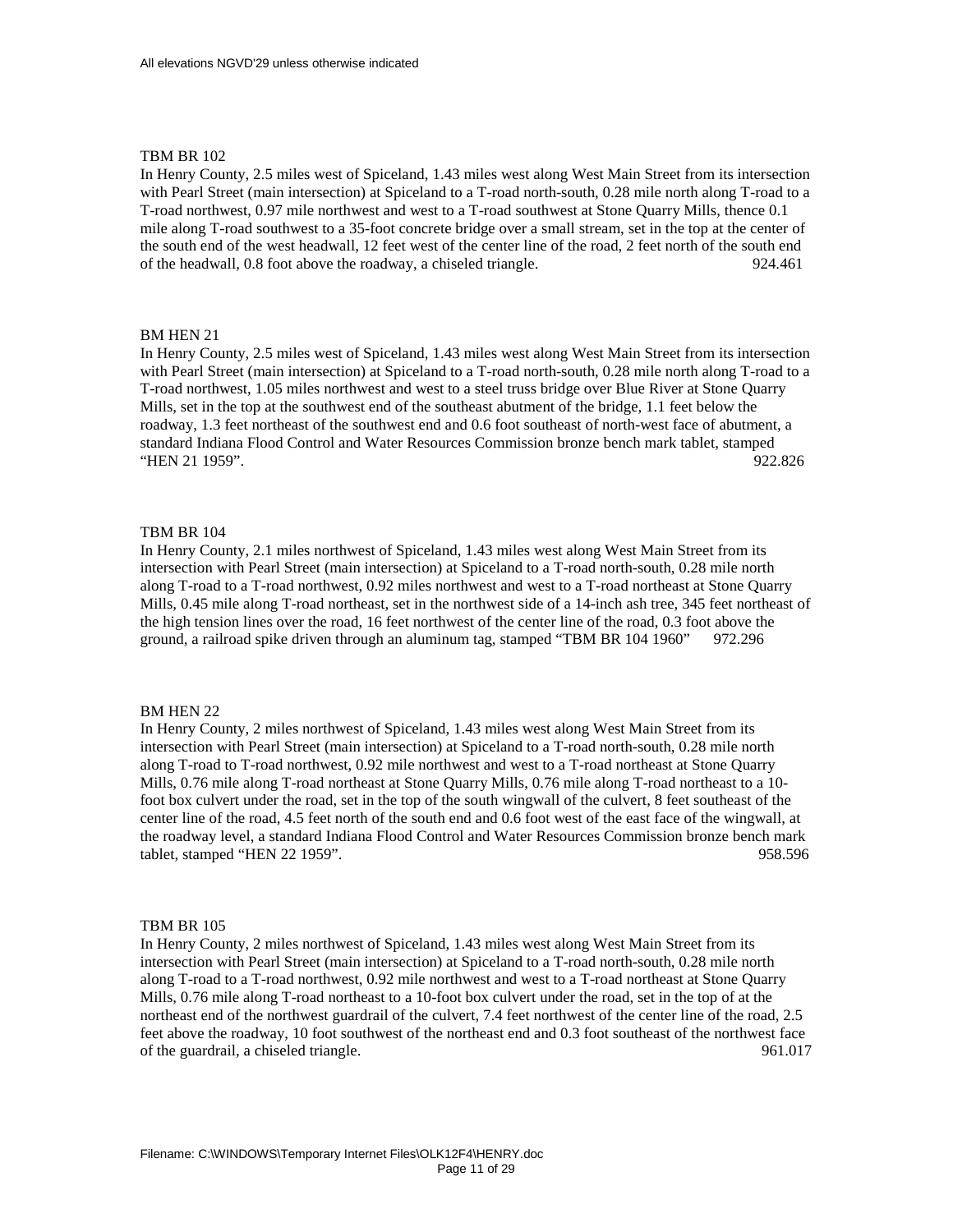In Henry County, 1.75 miles northwest of Spiceland, 0.5 mile west along West Main Street from its crossing with Pearl Street (main intersection) at Spiceland to a crossroad (West Street), 0.6 mile north along West Street to a right angle turn west, thence 1.17 miles west (0.25 mile) and north (0.92 mile) to a T-road southwest (just southeast of a concrete bridge over Blue River), thence 0.3 mile southwest to a 6 foot box culvert under the road, set in the top of the northwest headwall, 1.6 feet northeast of the southwest edge and 0.4 foot southeast of the northwest edge of the headwall, 0.5 foot below the roadway, a chiseled triangle. 956.341

### TBM BR 107

In Henry County, 1.75 miles northwest of Spiceland, 0.5 mile west along West Main Street from its crossing with Pearl Street (main intersection) at Spiceland to a crossroad (West Street), 0.6 mile north along West Street to a right angle turn west, thence 1.2 miles west (0.25 mile) and north (0.95 mile) to a concrete bridge over Blue River, set in the top at the north end of the west curbing of the north bridge approach, 16 feet west of the center line of the bridge, 2 feet below the top of the concrete guardrail, 1.6 feet south of the north face of the west guardrail, 1 foot above the roadway, 0.4 foot west of the east face of the curb, a chiseled triangle. Needs to be checked 940.740

#### BM HEN 23

In Henry County, 1.75 miles northwest of Spiceland 0.5 mile west along West Main Street from its crossing with Pearl Street (main intersection) at Spiceland to a crossroad (West Street), 0.6 mile north along West Street to a right angle turn west, thence 1.2 miles west (0.25 mile) and north (0.95 mile) to a concrete bridge over Blue River, set in the top at the east end of the south abutment, 14 feet east of the center line of the road, 14 feet north of the south end of the bridge, 4.2 feet south of the north edge of the southeast bridge seat, 2 feet below the roadway, 0.2 foot west of the east edge of the abutment, a IFC&WRC bronze bench mark tablet, stamped "HEN 23 1959". 941.873

#### TBM BR 108

In Henry County, 2.3 miles northwest of Spiceland, 0.5 mile west along West Main Street from its crossing with Pearl Street (main intersection) at Spiceland to a crossroad (West Street), 0.6 mile north along West Street to a right angle turn west, thence 1.2 miles west (0.25 mile) and north (0.95 mile) to a concrete bridge over Blue River, thence continue 0.52 mile northwest to the crest of the hill, set in the northeast side of the telephone pole #L2-90, 224 feet south of a drain and a 5-foot pipe culvert under the road, 43 feet east and across the road from a double trunked hackberry tree, 21 feet above the roadway, 0.5 foot above the ground, a railroad spike driven through an aluminum tag, stamped "TBM BR 108 1960". 967.172

#### TBM BR 109

In Henry County, 2.7 miles northwest of Spiceland, 0.5 mile west along West Main Street from its crossing with Pearl Street (main intersection) at Spiceland to a crossroad (West Street), 0.6 mile north along West Street to a right angle turn west, thence 1.2 miles west (0.25 mile) and north (0.95 mile) to a concrete bridge over Blue River, thence continue 1.0 mile north to an east-west T-road and Hickside Cemetery, in the southeast quarter of T-junction, set in the south side of an 18-inch cypress tree, 66 feet south of the center line of the north-south road, 33 feet south of the center line of the east-west road, 1 foot above the ground, a railroad spike driven through an aluminum tag, stamped "TBM BR 109 1960". 1,015.309

#### TBM BR 110

In Henry County, 2.5 miles north of Spiceland, 2.65 miles north along Pearl Street from its crossing with Main Street (main crossing at Spiceland) to an east-west T-road, thence 1.3 miles west, set in the south side of a telephone pole, 270 feet west of the E.F. Brown mailbox, 16 feet north of the center line of the road, 0.7 foot above the ground, at the roadway level, a railroad spike driven through an aluminum tag, stamped "TBM BR 110 1960" 999.178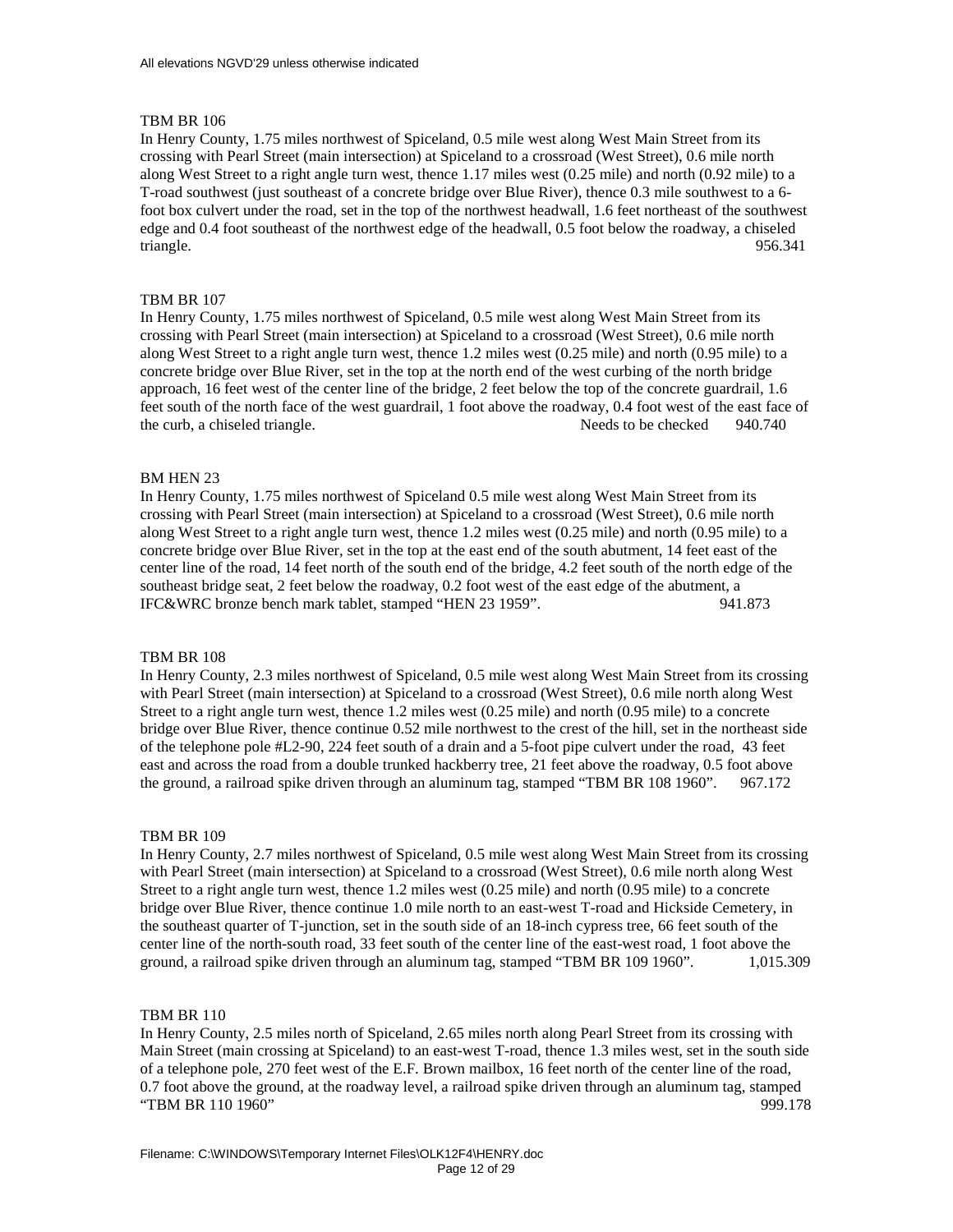In Henry County, 2.4 miles north of Spiceland, 2.65 miles north along Pearl Street from its crossing with Main Street (main intersection at Spiceland) to an east-west T-road thence 0.67 mile west to a steel truss bridge over Blue River, set in the top at the south end of the west abutment of the bridge, 10 feet south of the center line of the road, 1.7 feet south of the south edge of a steel member, 1.2 feet below the roadway, 0.7 foot west of the east face of the abutment, a standard Indiana Flood Control and Water Resources Commission bronze bench mark tablet, stamped "HEN 24 1959". 955.714

## TBM BR 111

In Henry County, 2.4 miles north of Spiceland, 2.65 miles north along Pearl Street from its crossing with Main Street (main intersection at Spiceland) to an east-west T-road, thence 0.67 mile west to a steel truss bridge over Blue River, set in the top at the south end of the east abutment of the bridge, 10 feet south of the center line of the road, 1.5 feet below the roadway, 0.6 foot south of the steel end of the bridge, a chiseled triangle. 954.633

## BM HEN 25

In Henry County, about 2.65 miles north of Spiceland, 2.65 miles generally north along Pearl Street and a paved road from the Post Office at Spiceland to an east-west T-road, thence 0.15 mile east to a T-road north, thence 0.13 mile north of an 18-foot concrete bridge under the road, set in top of the northwest wingwall of the bridge, 8 feet west of the center line of the road, 1.8 feet above the roadway, 0.8 foot north of the north end of the west concrete guardrail, 0.8 foot east of the west face of the wingwall, a standard Indiana Flood Control and Water Resources Commission bronze bench mark tablet, stamped "HEN 25 1959". 989.250

## TBM BR 113

In Henry County, about 2.65 miles north of Spiceland, 2.65 miles generally north along Pearl Street from the Post Office at Spiceland to an east-west T-road, thence 0.15 mile east to a T-road north, thence 0.13 mile north to an 18-foot concrete bridge under the road, set in the top at the north end of the east guardrail of the bridge, 6 feet east of the center line of the road, 4.0 feet above the roadway, 2.0 feet south of the north end and 0.3 foot east of the west face of the east guardrail, a chiseled triangle, marked "TBM BR 113 1960". 991.719

### TBM BR 114

In Henry County, about 3.0 miles north of Spiceland, 2.65 miles generally north along Pearl Street and a paved road from the Post Office at Spiceland to an east-west T-road, thence 0.15 mile east to a T-road north, thence 0.68 mile north and west to a 10-inch black walnut tree on the south side of the roads, set in the northeast side of the tree, at a fence line, 171 feet east of the center line of a field entrance road, 15 feet south of the center line of the road, 8 feet west of T-fence line north-south at the west toe of the hill, 1.0 foot above the ground, a railroad spike driven through an aluminum plate, stamped "TBM BR 114 1960". 966.617

#### BM HEN 26

In Henry County, about 3.4 miles north of Spiceland, 2.65 miles generally north along Pearl Street and a paved road from the Post Office at Spiceland to a east-west T-road, thence 0.15 mile east to a T-road north, thence 1.25 miles generally north to a 60-foot pony truss bridge over Blue River, set in top at the center of the southwest wingwall, 11 feet west of the center line of the gravel road, 9.5 feet northeast of the southwest end of the wingwall, about 1.5 feet below the roadway, a standard Indiana Flood Control and Water Resources Commission bronze bench mark tablet, stamped "HEN 26 1959". 954.058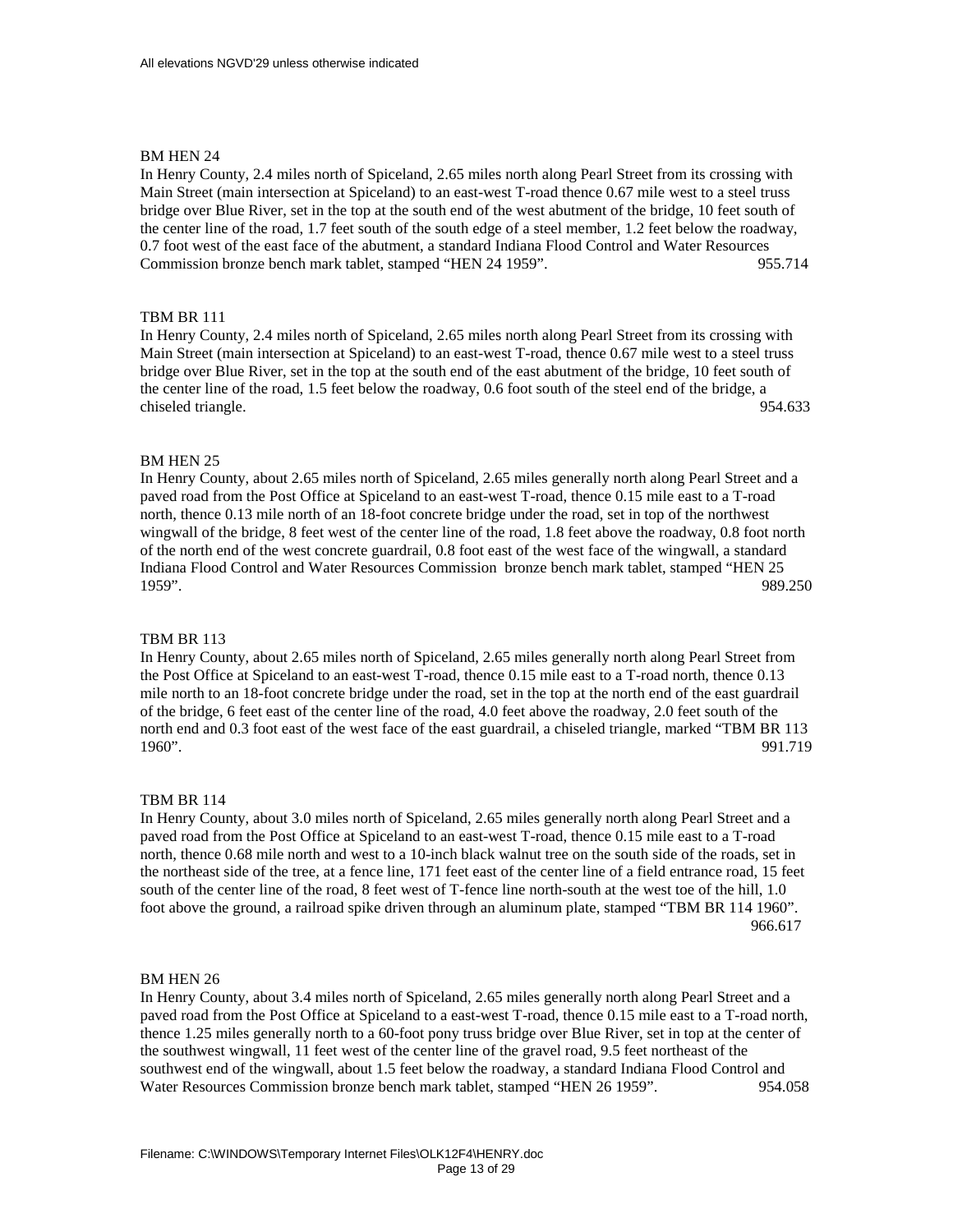In Henry County, about 3.4 miles north of Spiceland, 2.65 miles generally north along Pearl Street and a paved road from the Post Office at Spiceland to a east-west T-road, thence 0.15 mile eat to a T-road north, thence 1.25 miles generally north to a 60-foot pony truss bridge over Blue River, set in the top of the Northeast (top plate) of the pier, 10.2 feet east of the center line of the bridge, 0.8 foot below the road, 0.3 foot east and 0.1 foot north of the northeast corner of the east truss of the bridge, the top of an 1-inch rivet (the eastern most rivet out of two) with a painted yellow ring around it, marked "TBM BR 115 1960" on the truss.  $954.819$ 

# TBM BR 116

In Henry County, about 3.8 miles north of Spiceland, 2.05 miles south along State Road 3 from its intersection with State Road 38 at the west edge of New Castle to an east-west crossroad, thence 1.98 miles west to a north-south T-road, thence 0.8 mile south and southwest to a T-road south, in a group of 3 lone 28-inch walnut trees, set in the east side of the northern most tree, 345 feet northeast of the center line of the T-road south, 99 feet southeast of the center line of the southwest-northeast road, 39 feet south southeast of a power pole, 1.0 foot above ground, a railroad spike driven through an aluminum plate, stamped "TBM BR 116 1960". 1,059.098

## TBM BR 118

In Henry County, about 3.1 miles southwest of New Castle, 2.05 miles south along State Road 3 from its intersection with State Road 38 at the west edge of New Castle to an east-west crossroad, thence 1.53 miles west to a 15-foot concrete bridge over a small stream, set in the top of the northwest wingwall at the west end of the north handrail, 9 feet north of the center line of the gravel road, 3 feet below the top of the concrete handrail, 0.4 foot east of the west face and 0.2 foot north of the south face of the wingwall, 1.5 feet above the roadway, a chiseled triangle. 1,009.618

#### BM HEN 27

In Henry County, about 3.3 miles southwest of New Castle, 2.05 miles south along State Road 3 from its intersection with State Road 38 at the west edge of New Castle to a east-west crossroad, thence 1.27 miles west to a north-south crossroad, thence 0.56 mile south to a 70-foot pony truss bridge over Blue River, set in top of a concrete post, 119 feet north of the north end of the bridge, 13 feet east of the center line of the road, 2.7 feet south from a power pole #542-193, 0.2 foot above the road and the ground, a standard Indiana Flood Control and Water Resources Commission bronze bench mark tablet, stamped "HEN 27 1959". 958.888

#### TBM BR 120

In Henry County, about 3.25 miles southwest of New Castle, 2.05 miles south along State Road 3 from its intersection with State Road 38 at the west edge of New Castle to a east-west crossroad, thence 0.52 mile south to the steel truss bridge over Blue River, set in the southwest side of 28-inch hackberry tree, 197 feet north of the north end of the bridge, 35 feet east of the center line of the road, 0.5 foot above the ground, a railroad spike driven through an aluminum plate, stamped "TBM BR 120 1960". 959.405

### TBM BR 119

In Henry County, about 3.05 miles southwest of New Castle, 2.05 miles south along State Road 3 from its intersection with State Road 38 at the west edge of New Castle to a east-west crossroad, thence 1.27 miles west to a north-south crossroad, thence 0.12 mile south to a power pole on the west side of the road, set in the east side of the power pole #543-895, 570 feet south of the center line of the east-west road, 16 feet west of the center line of the north-south road, 1.0 foot above the road, a railroad spike driven through an aluminum plate, stamped "TBM BR 119 1960". 1,005.634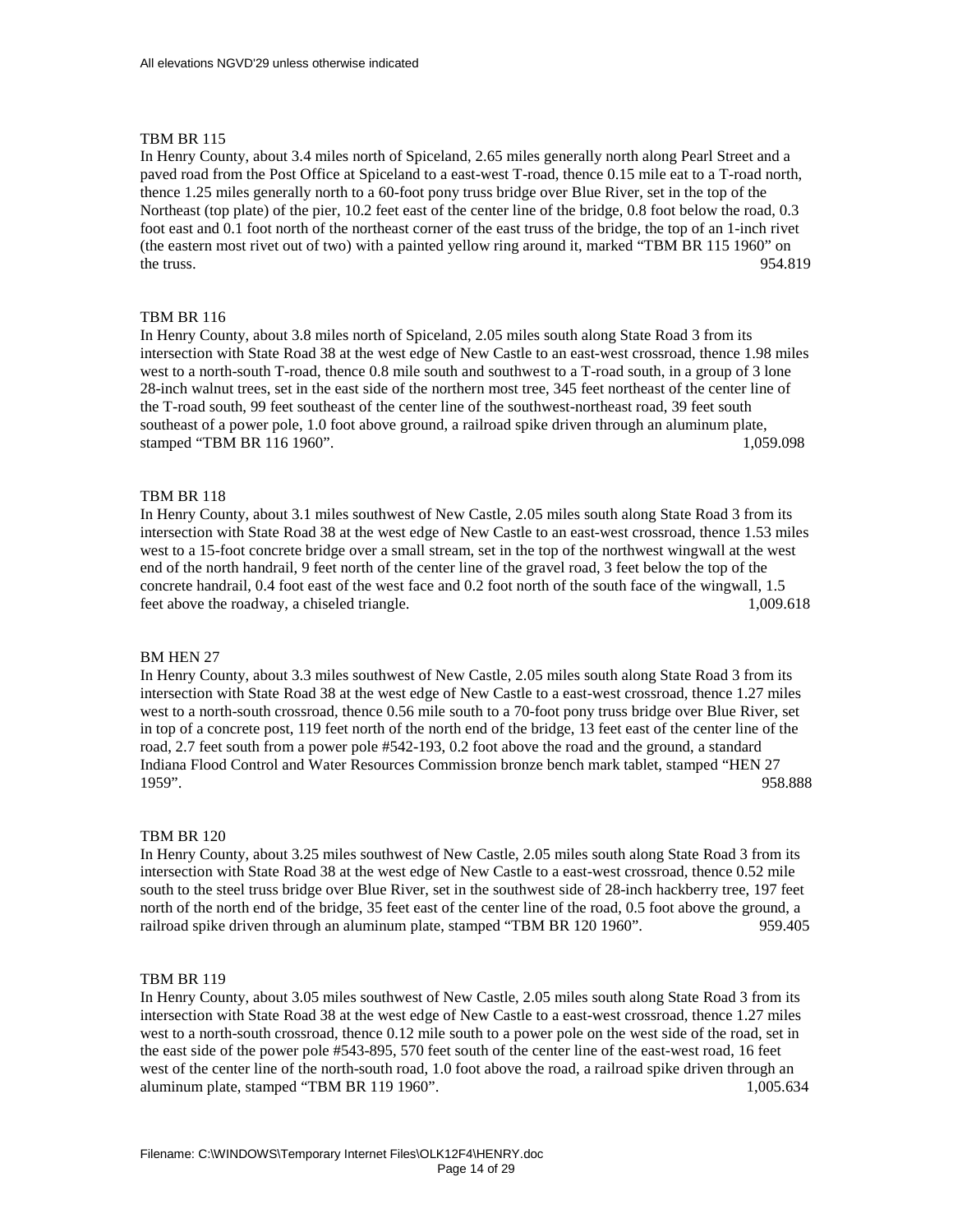In Henry County, about 2.7 miles southwest of New Castle, 2.05 miles south along State Road 3 from its intersection with State Road 38 at the west edge of New Castle to a east-west crossroad, thence 1.0 mile west to a steel truss bridge over Blue River, set in top of the southwest wingwall, 8 feet south of the center line of the road, 0.7 feet west of the east face and 0.7 foot south of the north edge of wingwall, level with the road, a standard Indiana Flood Control and Water Resources Commission bronze bench mark tablet, stamped "HEN 28 1959". 965.941

## TBM BR 121

In Henry County, about 2.7 miles southwest of New Castle, 2.05 miles south along State Road 3 from its intersection with State Road 38 at the west edge of New Castle to a east-west crossroad, thence 0.92 mile west to a power pole, on the north side of the road, set in the south side of the pole,  $(1<sup>st</sup>$  power pole east of the bridge), 320 feet east of the east end of the bridge over Blue River, 13 feet north of the center line of the road, 0.4 foot above the ground, a railroad spike driven through an aluminum tag, stamped "TBM BR 121 1960". 961.285

## TBM BR 122

In Henry County, about 2.3 miles southwest of New Castle, 2.05 miles south along State Road 3 from its intersection with State Road 38 at the west edge of New Castle to a east-west crossroad, thence 0.38 mile west to a power pole on the north side of the road, set ion the south side of a power pole, 426 feet west of the center line of a paved road crossing, 16 feet north of the center line of the road, 1.0 foot above the ground, a railroad spike driven through an aluminum plate, stamped "TBM BR 122 1960". 991.670

## TBM BR 123

In Henry County, about 1.85 miles southwest of New Castle, 1.60 miles south along State Road 3 from its intersection with State Road 38 at the west edge of New Castle to a paved T-road west, thence 0.08 mile west and southwest to a 25-foot concrete bridge, set in the top at the south end of the east guardrail of the bridge, 9 feet southeast of the center line of the road, 2.5 feet above the road, 1.7 feet northeast of the southwest end and 0.3 foot southeast of the northwest face of the east guardrail, a chiseled triangle, marked "TBM BR 123 1960". 1,003.638

### USC&GS BM V251

In Henry County, about 1.75 miles southwest of New Castle, 1.6 miles south along State Road 3 from its intersection with State Road 38 at the west edge of New Castle to a paved T-road west and a 4-foot concrete box culvert under the highway, set in top at the north end of the east headwall of the culvert, 60 feet north of the center line of the highway, about 10 feet below the highway, 1.2 feet south of the north end and 0.6 foot east of the west edge of the headwall, a standard USC&GS bench mark tablet, stamped "V 251 1947". 1,008.171

#### TBM BR 124

In Henry County, about 1.65 miles southwest of New Castle, 1.35 miles south along State Road 3 from its intersection with State Road 38 at the west edge of New Castle to a paved T-road west (just north of Raintree Dining Room"), 0.30 mile west to a telephone pole on the north side of the road, set in the north side of telephone pole, 24 feet east of the center line of a gravel road leading to a borrow pit, 23 feet north of the center line of the paved road, 0.5 foot above ground, a railroad spike driven through an aluminum plate, stamped "TBM BR 124 1960". 1,015.674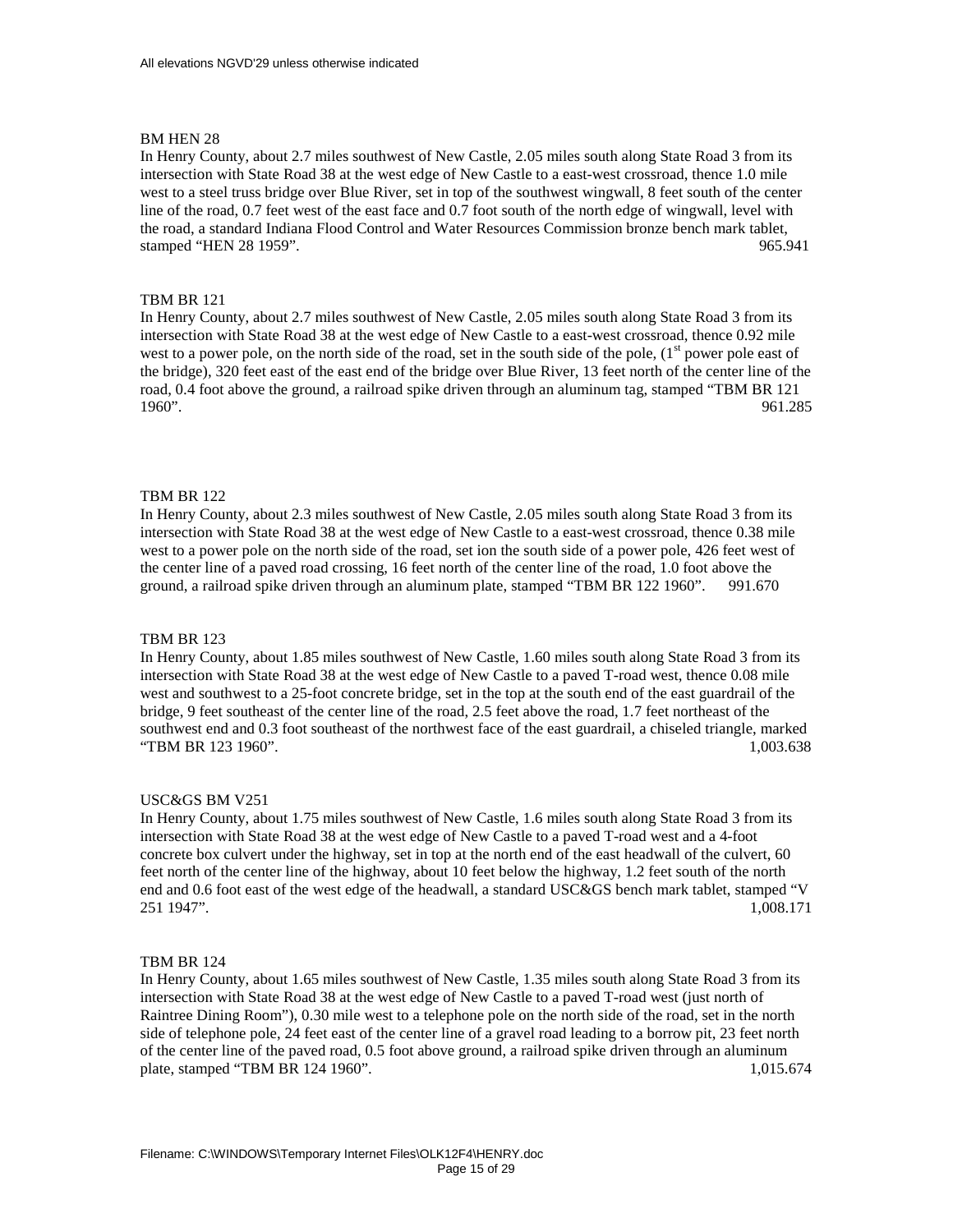In Henry County, about 1.7 miles southwest of New Castle, 0.48 mile south along State Road 3 from its intersection with State Road 38 at the west edge of New Castle to a east-west crossroad (Elliott Avenue), thence 0.98 mile west and southwest along Elliott Avenue to a steel truss bridge over Blue River, set in the top at the northeast bridge over Blue River, set in the top at the northeast corner of the southeast wingwall, 12 feet south of the center line of the road, 0.4 foot south of the north edge and 0.3 foot west of the east edge of the concrete wingwall, 0.2 foot below the roadway, a chiseled triangle. 973.045

# BM HEN 29

In Henry County, about 1.7 miles southwest of New Castle, 0.48 mile south along State Road 3 from its intersection with State Road 38 at the west edge of New Castle to a east-west crossroad, (Elliott Avenue), thence 0.98 mile west and southwest along Elliott Avenue to a steel truss bridge over Blue River, set in the top of the northwest bridge seat, 11 feet north of the center line of the road, 1.5 feet below the road, 1.1 feet below the top of the wingwall, 1.0 foot west of the east face and 0.3 foot south of the south edge of the northwest wingwall, 0.5 foot northeast of the northeast corner of the northwest steel truss seat, a standard Indiana Flood Control and Water Resources Commission bronze bench mark tablet, stamped "HEN 29 1959". 971.893

# TBM BR 126

In Henry County, about 1.3 miles southwest of New Castle, 0.47 mile south along State Road 3 from its intersection with State Road 38 at the west edge of New Castle to a east-west crossroad, thence 0.6 mile generally southwest to a telephone pole #14, set in the south side of the telephone pole with warning traffic sign "curve" on it, 16 feet northwest of the center line of the road, 1.0 foot above the ground, a railroad spike driven through an aluminum plate, stamped "TBM BR 126 1960". 979.518

## USC&GS BM U251

In Henry County, about 0.8 mile southwest of New Castle, 0.47 mile south along State Road 3 from its intersection with State Road 38 at the west edge of New Castle to a east-west crossroad, at a 5-foot box culvert under the road, set in the top at the center of the east headwall of the culvert, in the southeast quarter of the intersection, 118 feet south of the center line of the east-west road (Elliott Avenue), 35.5 feet east of the center line of State Road 3, 2 feet below the highway, 1.2 feet south of the north end of the east headwall of the culvert, a standard USC&GS bench mark tablet, stamped "U 251 1942". (IFC&WRC elevation 995.383 feet) 995.434

## TBM BR 127

In Henry County, about 0.8 mile southwest of New Castle, 0.47 mile south along State Road 3 from its intersection with State Road 38 at the west edge of New Castle to a east-west crossroad, set in the west side of a lamp pole, in the southeast quarter of the intersection, 37 feet south of the center line of the east-west road (Elliott Avenue), 35 feet east of the center line of State Road 3, 1.0 foot above the ground, a railroad spike driven through an aluminum plate, stamped "TBM BR 127 1960". 995.933

## TBM BR 128

In Henry County, about 0.7 mile west of New Castle, in the northwest quarter of the intersection of State Road 3 and 38, set in top of the northwest corner of the concrete base of an automatic traffic signal, 53 feet north of the center line of State Road 38, 30.8 feet west of the center line of State Road 3, 1.9 feet above the ground, 0.2 foot south of the north edge and 0.1 foot east of the west edge of the concrete base, a chiseled triangle, marked "TBM". 976.573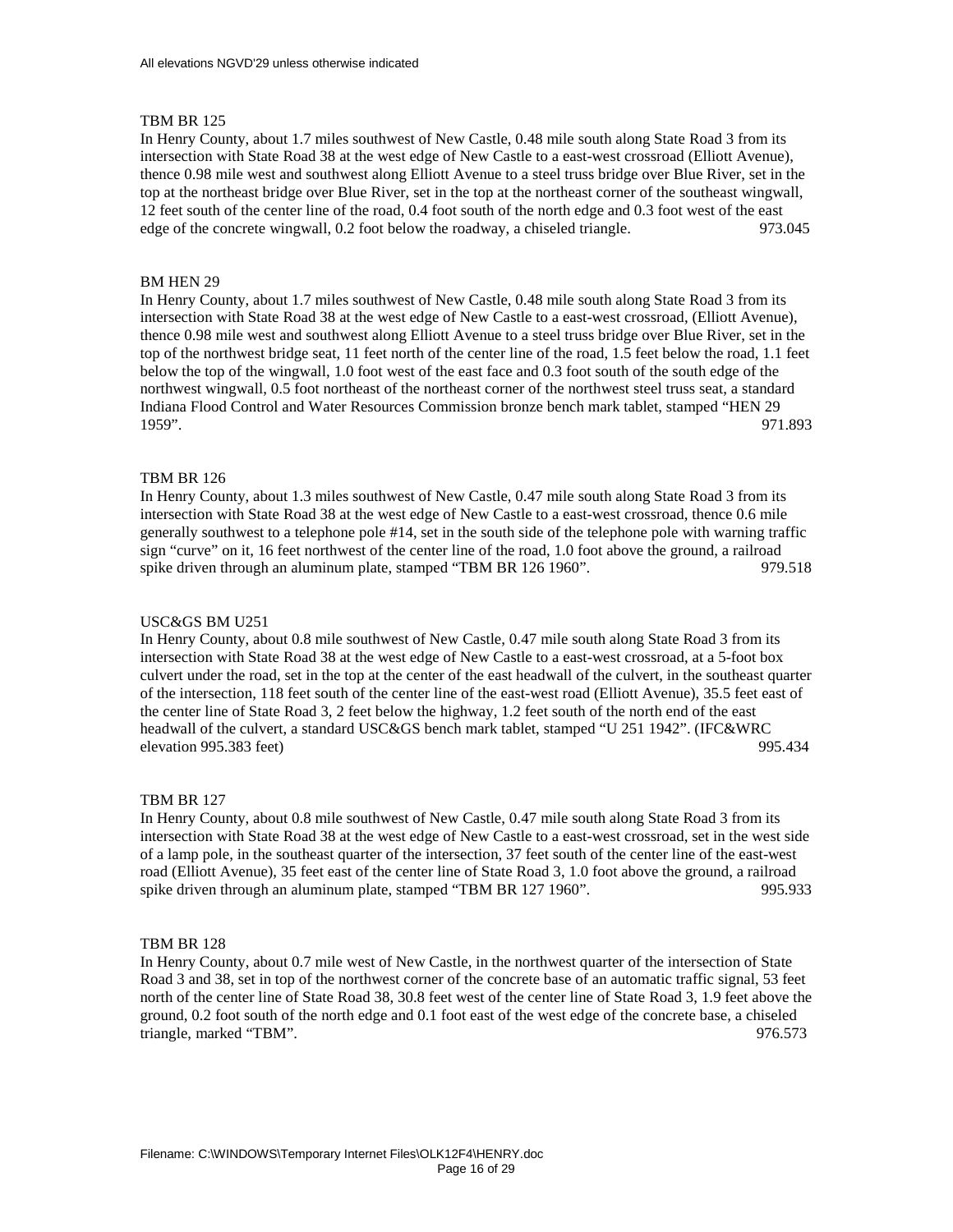# ISHC BM HNY G19

In Henry County, about 0.85 mile west of New Castle, 0.16 mile west along State Road 38 from its intersection with State Road 3 at the west edge of New Castle to the State Road 38 concrete bridge over Blue River, set in top at the west end of the north sidewalk of the bridge, 17.5 feet north of the center line of the highway, 6.5 feet east of the west end of the sidewalk, 1.4 feet south of the south face of the north handrail, 0.9 foot above the highway, a standard ISHC bench mark tablet, stamped "HYN G 19". 978.500

# TBM BR 129

In Henry County, about 0.7 mile west of New Castle, 0.15 mile north along State Road 3 from its junction with State Road 38 at the west edge of New Castle to the New York Central Railroad Overpass, set in the top of the northeast wingwall of the overpass, 9.1 feet north of the north rail of the track, 3.1 feet west of the east end of the overpass, 1.3 feet below the top of the overpass curbing, 1.2 feet below the tracks, 1.1 feet north of the north face of the concrete curbing, 0.9 foot east of the west face of the wingwall, the top of the buttonhead rivet. 993.425

# BM HEN 30

In Henry County, about 0.8 mile west of New Castle, 0.15 mile north along State Road 3 from its junction with State Road 38 at the west edge of New Castle to the New York Central Railroad track to the New York Central Railroad bridge over Blue River, set in the top of the northeast bridge seat, 7.5 feet below the tracks, 5 feet north of the north rail, 4.1 feet north of the north face of the steel girder, 1.2 feet east of the west face of the bridge seat, a standard Indiana Flood Control and Water Resources Commission bronze bench mark tablet, stamped "HEN 30 1959". 988.412

## USC&GS BM G251

In Henry County, about 0.75 mile west of New Castle, 0.25 mile north along State Road 3 from its intersection with State Road 38 at the west edge of New Castle to a 40-foot concrete bridge, set in the top of the southwest wingwall, 25 feet west of the center line of the road, 1.0 foot west of the west face of the west guardrail, 0.7 foot south of the north face of the wingwall, level with the highway, a standard USC&GS bench mark tablet, stamped "G 251 1947". 976.944

## TBM BR 130

In Henry County, about 0.75 mile west of New Castle, 0.25 mile north along State Road 3 from its intersection with State Road 38 at the west edge of New Castle to a 40-foot concrete bridge, set in the top at the north end of the east guardrail of the bridge, 26.5 feet east of the center line of the road, 2.2 feet south of the north end of the east guardrail, 2.0 feet above the roadway, 0.5 foot east of the west face of the guardrail, a chiseled triangle, marked "TBM BR 130 1960". 979.079

## BM HEN 31

In Henry County, about 0.95 mile northwest of New Castle, 0.48 mile north along State Road 3 from its intersection with State Road 38 at the west edge of New Castle to the State Road 3 concrete bridge over Blue River, set in top of the southeast wingwall, 27 feet east of the center line of the highway, 0.9 foot east of the east face of the east guardrail, 2.2 feet north of the south end of the east concrete guardrail, 0.8 foot south of the north face of the wingwall, 0.5 foot above the highway, a standard Indiana Flood Control and Water Resources Commission bronze bench mark tablet, stamped "HEN 31 1959". 977.679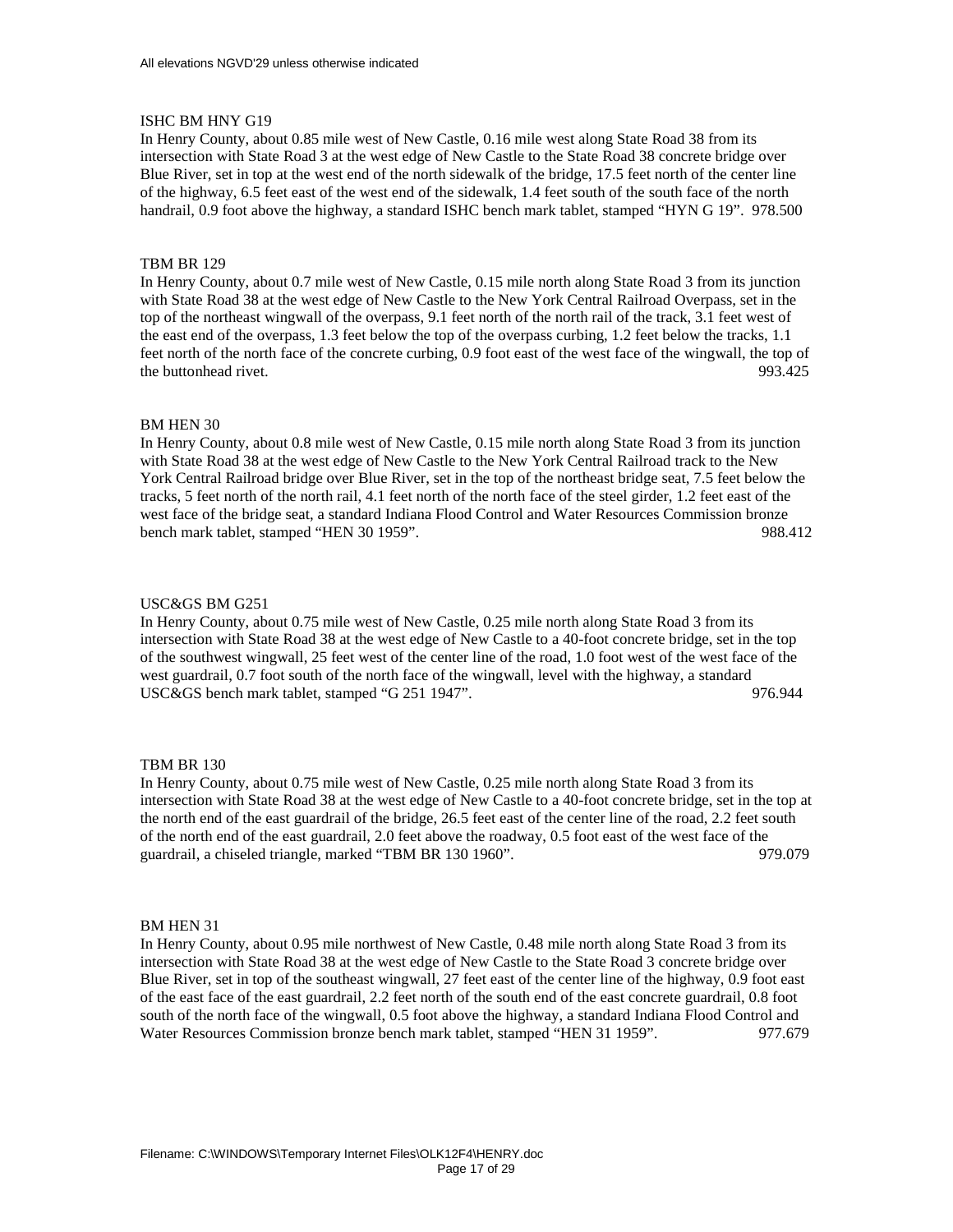In Henry County, about 1.0 mile northwest of New Castle, 0.75 mile north along State Road 3 from its intersection with State Road 38 at the west edge of New Castle to a gravel T-road east, thence 0.19 mile east to a 2-foot concrete post, set in the top of the post, 54 feet east of then eat end of a pony truss bridge over Blue River, 21.7 feet south of the center line of the road, 4.0 feet above the ground, a chiseled triangle, marked "TBM BR 131 1960". 978.340

## BM HEN 32

In Henry County, about 1.0 mile northwest of New Castle, 0.75 mile north along State Road 3 from its intersection with State Road 38 at the west edge of New Castle to a gravel T-road east, thence 0.18 mile east to a 54-foot pony truss bridge over Blue River, set in the top of the northeast concrete wingwall of the bridge, 12 feet north of the center line of the road, 5.1 feet west of the east end of the northeast wingwall, 0.5 foot south of the north face of the wingwall, 0.5 foot below the road, a standard Indiana Flood Control and Water Resources Commission bronze bench mark tablet, stamped "HEN 32 1959". 977.082

### TBM BR 133

In Henry County, about 1.2 miles north of New Castle, 1.23 miles north along the Pennsylvania Railroad from its crossing of State Road 38 in New Castle to the Pennsylvania Railroad bridge #102-86 over Blue River, set in the top of the west end of the north abutment of the bridge, 5.8 feet west of the west rail of the track, 4.8 feet south of the north face and 0.9 foot east of the west face of the abutment, 3.2 feet below the west handrail of the west sidewalk, a chiseled triangle. 1,000.896 and 1,000.896

#### BM HEN 33

In Henry County, about 1.2 miles north of New Castle, 1.23 miles north along the Pennsylvania Railroad from its crossing of State Road 38 in New Castle to the Pennsylvania Railroad Bridge #102-86 over Blue River, set in top of the southeast abutment of the bridge, 5 feet east of the east rail of the tracks, 1.8 feet south of the north face of the south abutment, 1.2 feet west of the east face of the abutment, 0.7 foot below the tracks, a standard Indiana Flood Control and Water Resources Commission bronze bench mark tablet, stamped "HEN 33 1959". 1,001.085

#### TBM BR 134

In Henry County, about 1.35 miles north of New Castle, 1.38 miles north along State Road 103 from its crossing at New Castle with State Road 38 to a small creek, 0.18 miles west along the creek to the New York Central Railroad trestle over the creek, set in the southeast corner of the trestle, 5.6 feet west of a concrete fence corner post, 5.3 feet east of the east rail, 4.3 feet west of the east end of the south retaining wall, 1.3 feet north of the south end of the east wooden top member, 0.5 foot below the track, the top of a bottonhead rivet. 996.223

### TBM BR 138

In Henry County, about 1.85 miles north of New Castle, 0.24 mile southwest of the New York Central Railroad from its crossing with State Road 103 (2.03 miles north of the State Road 103 and 38 intersection at New Castle) to a wooden trestle, set in the southwest corner of the trestle, 8.2 feet west of the west rail, 8.2 feet west of the west rail, 2 feet below the rails, 1.8 feet eat of the west end of the second from the top block of the south wooden retaining wall, 0.3 foot south of the north face of the retaining wall, the top of a bootonhead rivet holding together the blocks of the retaining wall. 993.042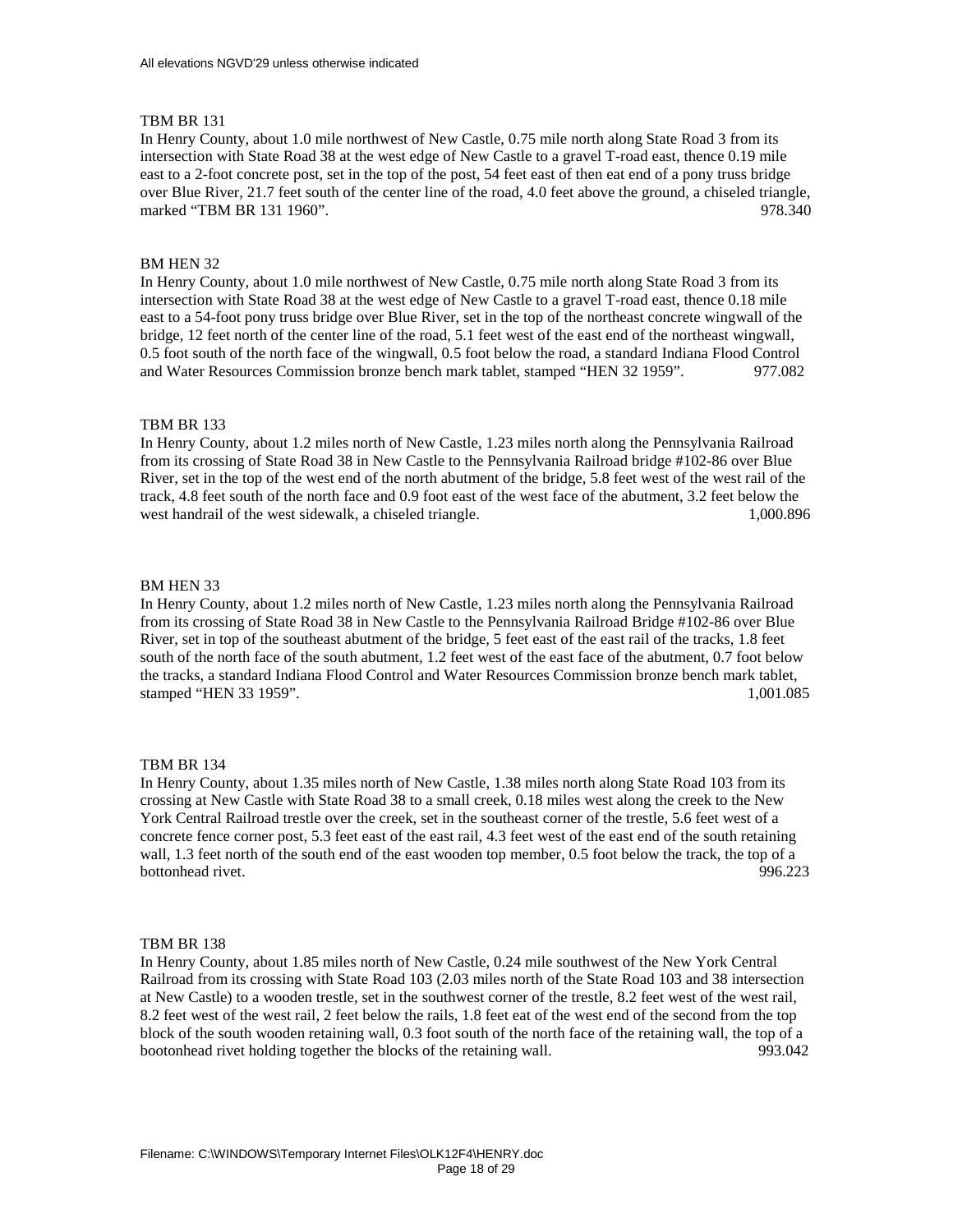In Henry County, about 2.0 miles northeast of New Castle, 2.03 miles north along State Road 103 from its intersection with State Road 38 at New Castle to the State Road 103 concrete arch bridge over Little Blue River, set in the top of the base of the west concrete guardrail, 40.5 feet south of the north end of the west guardrail of the bridge, 11 feet west of the center line of the bridge, 2.9 feet south of the south face of the closest guardrail post, 2.5 feet below the top of the guardrail, 0.2 foot above the roadway, 0.1 foot east of the east face of the west guardrail, a chiseled triangle. 1,000.734

# BM HEN 34

In Henry County, about 2.0 miles northwest of New Castle, 2.03 miles north along State Road 103 from its intersection with State Road 38 at New Castle to the State Road 103 concrete arch bridge over Little Blue River, set in the top at the north end of the east concrete handrail base, 11 feet east of the center line of State Road 103, 2.5 feet below the top of the handrail, 1.6 feet south of the north end and 0.5 foot east of the east face of the handrail, a standard Indiana Flood Control and Water Resources Commission bronze bench mark tablet, stamped "HEN 34 1959". 1,000.406

## BM HEN 35

In Henry County, about 2.05 miles north of New Castle, 2.25 miles north along State Road 103 from its intersection with State Road 38 at New Castle to a east-west crossroad, (Van Nuys Road), thence 0.62 mile west to the concrete arch bridge over Blue River, set in top at the east end of the south concrete guardrail of the bridge, 13.5 feet south of the center line of the road, 3.5 feet above the road, 2 feet west of the east end of the guardrail, 0.6 foot north of the south edge of the guardrail, a standard Indiana Flood Control and Water Resources Commission bronze bench mark tablet, stamped "HEN 35 1959". 995.316

## TBM BR 140

In Henry County, about 2.05 miles north of New Castle, 2.25 miles north along State Road 103 from its intersection with State Road 38 at New Castle to a east-west crossroad (Van Nuys Road), thence 0.62 mile west to the concrete arch bridge over Blue Rover, set in the top at the west end of the north concrete guardrail of the bridge, 14.5 feet north of the center line of the bridge, 3.1 feet above the road, 1.8 feet east of the west end of the guardrail, 0.7 foot north of the south edge of the guardrail, a chiseled triangle, marked "TBM BR 140 1960". 998.193

## USC&GS BM

## NEW CASTLE MAGNETIC STATION

In Henry County, about 2.15 miles north of New Castle, 2.25 miles north along State Road 103 from its intersection with State Road 38 at New Castle to an east-west crossroad (Van Nuys Road), thence 0.70 mile west to a T-road north (Indiana Avenue), thence 0.1 mile north along Indiana Avenue, set in a post on a hill side, 125 feet south of the extended center line of a right angle turn in the road to the west, 72 feet east of the center line of the road, 18 feet east of a white wooden fence, 0.1 foot above ground, the top of a square limestone post with "U.S.C. 19.07 &GS" carved in top of the post. 1,016.619

## USC&GS BM VAN NUYS R.M. 2

In Henry County, about 2.2 miles north of New Castle, 2.25 miles north along State Road 103 from its intersection with State Road 38 in New Castle to a east-west crossroad (Van Nuys Road), thence about 1.1 miles west to  $1<sup>st</sup>$  street, at about the highest part of the west end of the grounds of the State Epileptic Home, set in top and near the center of the east side of a concrete curb around an over shaped grass plot in front of the medical service building, 98 feet east of the northeast corner of the east steps to the Medical Service Building, 18 feet south of the northern most edge of the grass plot, 9 feet west of the center line of First Street, 0.3 foot above the roadway, a standard USC&GS triangulation station bench mark, stamped "VAN NUYS No. 2 1939". 1,062.458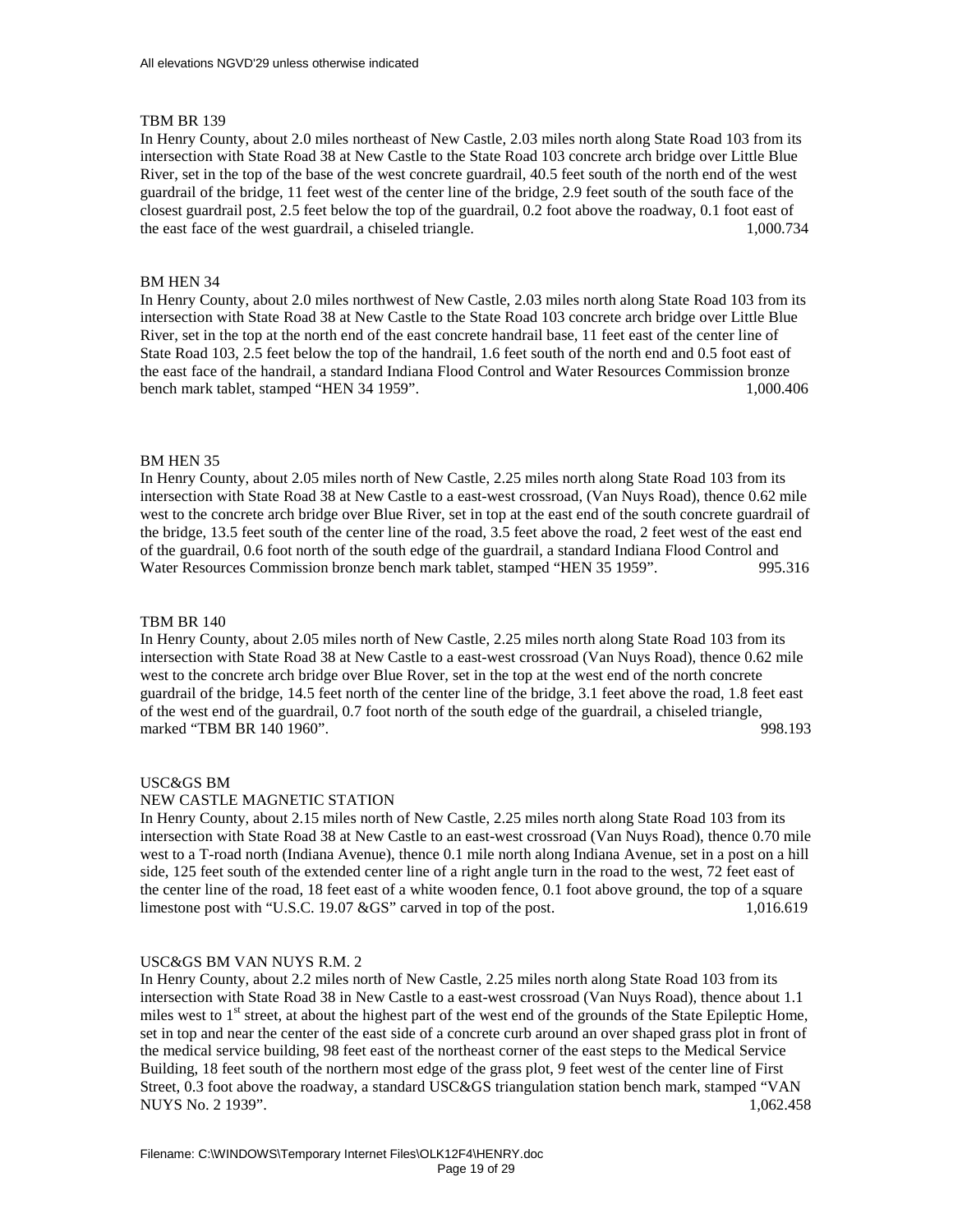## USC&GS BM VAN NUYS R. M. 1

In Henry County, about 2.2 miles north of New Castle, 2.25 miles north along State Road 103 from its intersection with State Road 38 at New Castle to a east-west crossroad (Van Nuys Road), thence about 1.1 miles west of the First Street at Indiana Village for Epileptics, set in the top of the road curbing, 102.7 feet east of and in line with the southeast corner of the porch to the Mosier Research Building, 9 feet west of the center line of First Street, 0.4 foot above the roadway, a standard USC&GS triangulation station bench mark, stamped "VAN NUYS NO. 1 1939". 1,061.691

### USC&GS BM VAN NUYS

In Henry County, about 2.2 miles north of New Castle, 2.25 miles north along State Road 103 from its intersection with State Road 38 in New Castle to a east-west crossroad (Van Nuys Road), thence west of the First Street at the Indiana Village for Epileptics, set in the top of a concrete post, 97.5 feet northeast of the northeast corner of Medical Service Building, 83.5 feet southeast of the southeast corner of Mosier Research Building, 106.4 feet northwest of RM #2, 96.5 feet southwest of RM #1, about 0.5 foot below ground level, a standard USC&GS bronze triangulation station mark tablet, stamped "VAN NUYS 1939". (IFC&WRC elevation 1,062.306 feet). 1,062.370

### TBM BR 141

In Henry County, about 2.15 miles northwest of New Castle, 2.0 miles north along State Road 3 from its intersection with State Road 38 from its intersection with State Road 38 at the west edge of New Castle to an east-west crossroad, thence 0.2 mile east to the residence of "Wayside Lodge, L.L. Ice", set in the south side of a 36-inch black oak tree, 255 feet east of the mailbox, 33 feet north of the center line of the road, 24 feet northeast of the fence corner post, 19 feet east of the north-south fence line, 10 feet north of the eastwest fence line, 1.0 foot above the ground, a railroad spike driven through an aluminum plate, stamped "TBM BR 141 1960". 1,066.326

## USC&GS BM B 251

In Henry County, about 2.2 miles northwest of New Castle, 2.0 miles north along State Road 3 from its intersection with State Road 38 at the west edge of New Castle to an east-west crossroad, set in top of a concrete post, in the southwest quarter of the crossing, 68 feet west of the center line of the highway, 46 feet south of the center line of the crossroad, 33 feet southeast of a concrete fence corner post, 29 feet north of a 30-inch Y-forked tree, 0.3 foot above ground, level with the roads, a standard USC&GS bench mark tablet, stamped "B 251 1947". 1,062.216

# TBM BR 142

In Henry County, about 2.25 miles northwest of New Castle, 2.0 miles north along State Road 3 from its intersection with State Road 38 at the west edge of New Castle to an east-west crossroad, set in the top of the east headwall of a 3-foot culvert under the road, in the northeast quarter of the intersection, 279 feet north of the center line of the east-west rod, 35 feet east of the center line of State Road 3, 5.2 feet north of the south end of the headwall, 2.5 feet below the road, 0.3 foot west of the east face of the headwall, a chiseled triangle, marked "TBM BR 142 1960". 1,060.740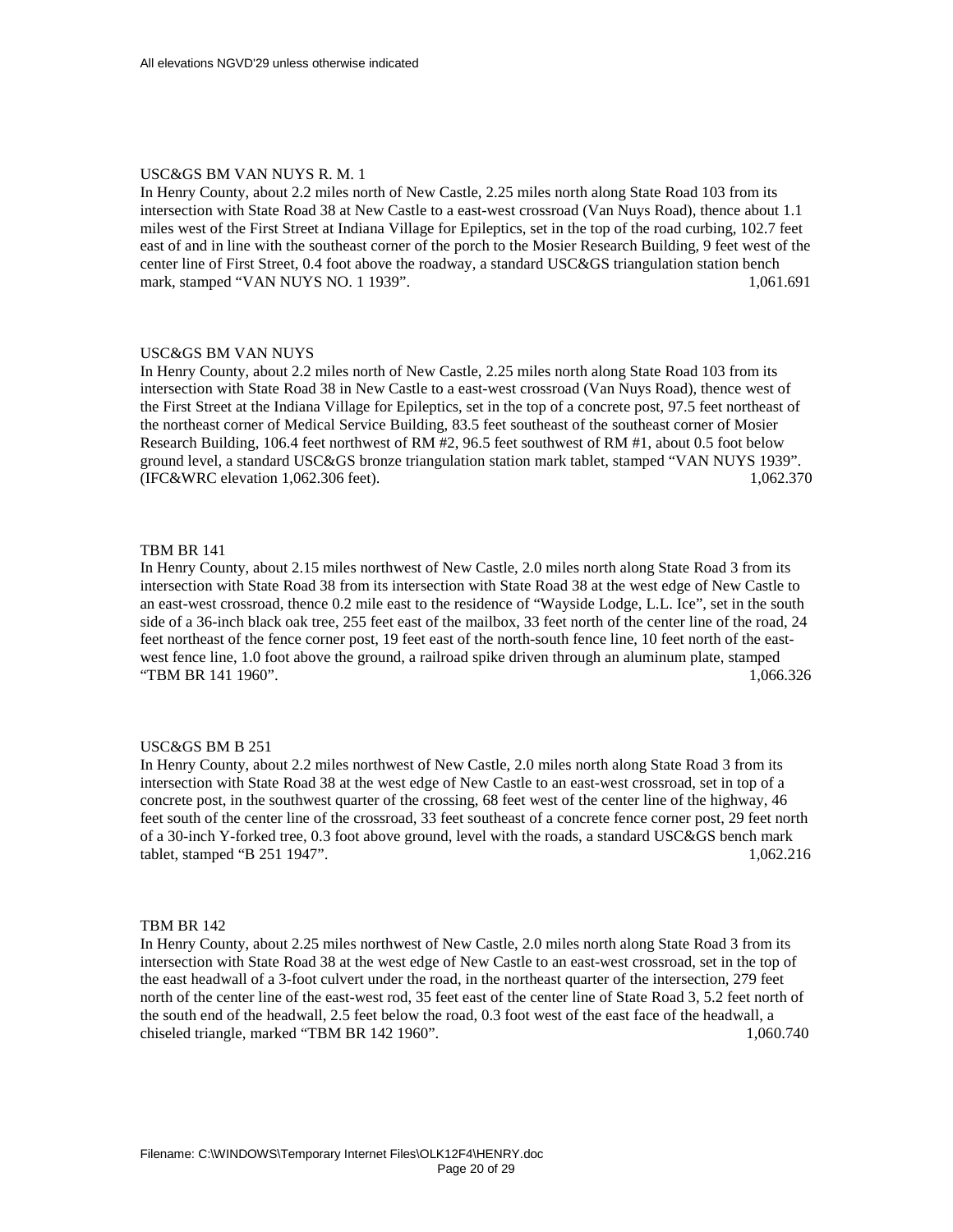In Henry County, about 2.85 miles northwest of New Castle, 2.8 miles north along State Road 3 from its intersection with State Road 38 at the west edge of New Castle to a telephone pole, about 1,200 feet south of the State Road 3 and Pennsylvania Railroad crossing, (5<sup>th</sup> telephone pole of the entrance to the Ferguson's Cabinet shop") 24 feet east of the center line of State Road 3, 2.8 feet west of a fence line, 2.0 feet below the road, 0.5 foot above the ground, a railroad spike driven through an aluminum plate, stamped "TBM BR 143 1960". 1,074.014

## USC&GS BM A 251

In Henry County, about 3.15 miles northwest of New Castle, 3.05 miles north along State Road 3 from its intersection with State Road 38 at the west edge of New Castle to a T-road east, set in top of a concrete post, in the southeast quarter of the junction, 49 feet east of the center line of the highway, 22 feet south of the center line of the T-road east, 22 feet east of a fence corner, 2 feet east of a white wooden witness post, 1.0 foot north of a fence line, 1.0 foot below the highway, 0.3 foot above ground, a standard USC&GS bench mark tablet, stamped "A251 1947". 1,068.331

#### TBM BR 144

In Henry County, about 3.15 miles northwest of New Castle, 3.05 miles north along State Road 3 from its intersection with State Road 38 at the west edge of New Castle to a T-road east, thence 0.15 mile east to a power pole #543/921, set in the southeast side of the pole (3<sup>rd</sup> power pole east of State Road 3), 14 feet north of the center line of the road, 1.3 feet south of a fence line, 0.3 foot above ground, a railroad spike driven through an aluminum plate, stamped "TBM BR 144 1960". 1,077.125

#### TBM BR 145

In Henry County, about 3.1 miles north of New Castle, 3.05 miles north along State Road 3 from its intersection with State Road 38 at the west edge of New Castle to a T-road east, thence 0.75 mile east to the residence of Roxie Marcum at the curve in the road, set in the southeast side of a 36-inch oak tree across the road from the Marcum mailbox, 27 feet northwest of the mailbox, 15 feet northwest of the center line of the road, 3 feet southeast of a fence line, 2.0 feet above the roadway, 1.2 feet above the ground, a railroad spike driven through an aluminum plate, stamped "TBM BR 145 1960". 1,051.602

#### BM HEN 36

In Henry County, about 3.1 miles north of New Castle, 2.1 miles south along State Road 103 from its junction with U.S. Highway 36 east of Mount Summit to a T-road west, thence 0.6 mile west to a 60-foot pony truss bridge over Blue River, set in the top of a concrete post, 79 feet east of the east end of the bridge, 17 feet west of the center line of a field road entrance, 0.2 foot above the ground, about level with the road, a standard Indiana Flood Control and Water Resources Commission bronze bench mark tablet, stamped "HEN 36 1959". 986.554

### TBM BR 146

In Henry County, about 3.1 miles north of New Castle, 2.1 miles south along State Road 103 from its junction with U.S. Highway 36 east of Mount Summit to a T-road west, thence 0.6 mile west to a 60-foot pony truss bridge over Blue River, set in the north side of a 48-inch Y-forked tree, 156 feet east of the end of the bridge, 11 feet south of the center line of the road, 2.0 feet above the roadway, 0.4 foot above the ground, a railroad spike driven through an aluminum plate, stamped "TBM BR 146 1960". 988.007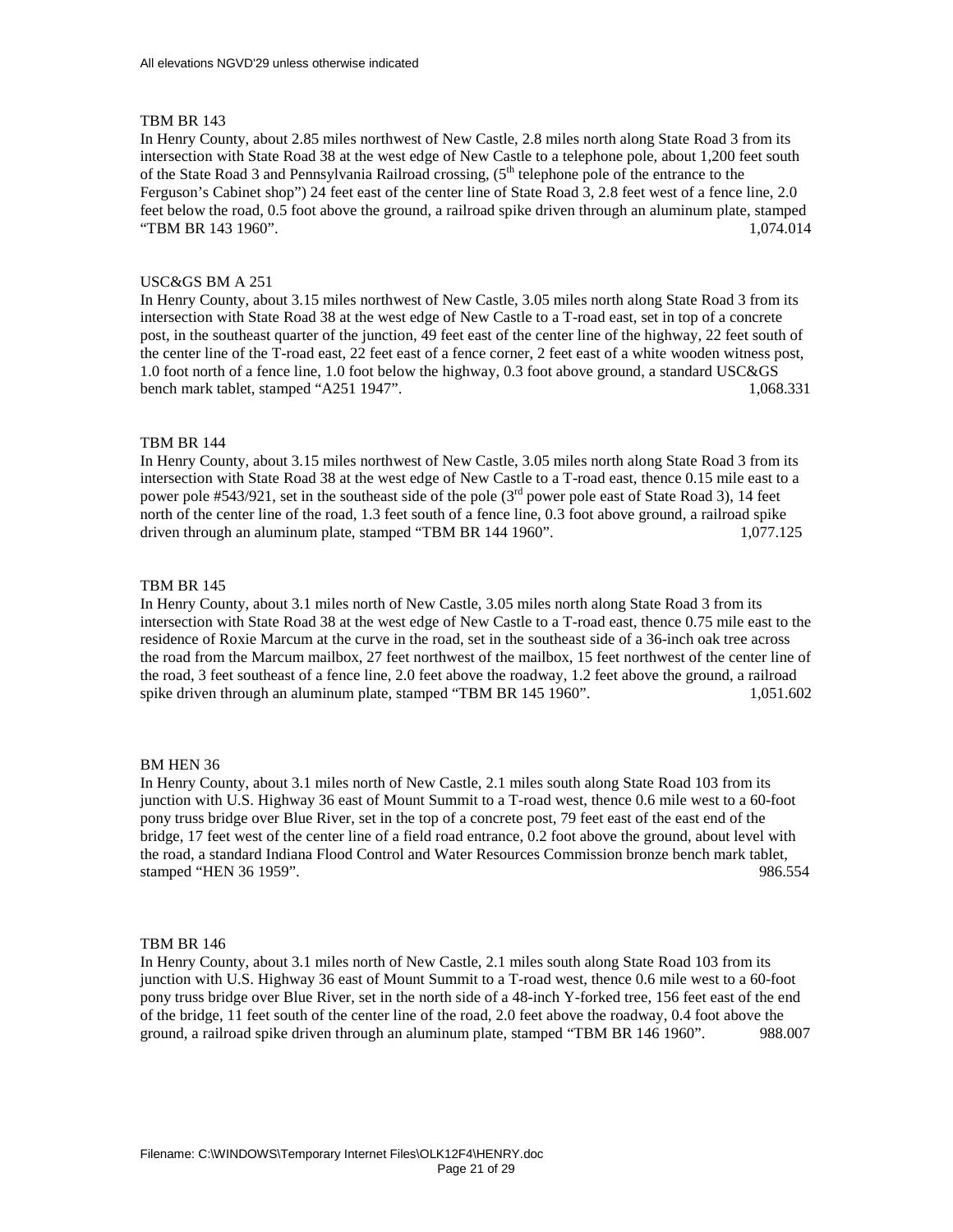In Henry County, about 3.15 miles northeast of New Castle, 2.1 miles south along State Road 103 from its junction with U.S. Highway 36 east of Mount Summit to a T-road west, set in the east roof of a 48-inch hackberry tree, in the southwest quarter of the junction, 117 feet west of the center line of State Road 103, 23 feet south of the center line of the T-road, 5.5 feet above the road, 0.3 foot above the ground, a railroad spike driven through an aluminum plate, stamped "TBM BR 147 1960". 1,071.662

## TBM BR 148

In Henry County, about 3.65 miles northeast of New Castle, 1.57 miles south along State Road 103 from its junction with U.S. Highway 36 east of Mount Summit to the residence of George Hernly, set in the east side of a power pole #REMC-4G1-19, 350 feet south of a T-road east, 57 feet north of the Hernly driveway, 17 feet east of the center line of the road, 2.0 feet east of the Hernly mailbox, 1.0 foot above the ground, a railroad spike driven through an aluminum plate, stamped "TBM BR 148 1960". Destroyed 8-17-90 1,080.741

#### BM HEN 37

In Henry County, about 4.35 miles northeast of New Castle, 0.85 mile south along State Road 103 from its junction with U.S. Highway 36 east of Mount Summit to a 3-foot pipe culvert under the highway and a field entrance road west, set in top of a concrete post, in the northwest quarter of the field road junction, 73 feet southwest of the southwest corner of the culvert, 32 feet west of the center line eof the highway, 20 feet north of the center line of the field entrance road, 17 feet southwest of a telephone pole #56, 12 feet north of the north entrance post of the field road, 3 feet east of the fence line, 2.5 feet below the highway, 0.2 foot above ground, a standard Indiana Flood Control and Water Resources Commission bronze bench mark tablet, stamped "HEN 37 1959". Could Not Locate 8-17-90 1,026.909

### TBM BR 149

In Henry County, about 4.35 miles northeast of New Castle, 0.85 mile south along State Road 103 from its junction with U.S. Highway 36 east of Mount Summit to a 3-foot pipe culvert under the highway and a field entrance road west, set in the top of the east headwall of the culvert, 95.6 feet north of the center line of the field entrance road, 72.3 feet northeast of a telephone pole #56, 10 feet east of the center line of State Road 103, 3.5 feet north of the south end of the east headwall of the culvert, 1.5 feet above the roadway, 0.4 foot west of the east face of the headwall, a chiseled triangle, marked "TBM BR 149 1960". Destroyed 8-17-90 1,030.961

### TBM BR 150

In Henry County, about 4.85 miles northeast of New Castle, 0.58 mile south along State Road 103 from its junction with U.S. Highway 36 east of Mount Summit to a 5-foot pipe culvert under the highway, set in the top of the east headwall of the culvert, 54 feet northeast of a telephone pole #69, 11.5 feet east of the center line of the highway, 2.8 feet north of the south end of the headwall, 1.8 feet above the road, 0.6 foot west of the east face of the headwall, a chiseled triangle, marked "TBM BR 150 1960". 1,020.206

### USGS BM TT 56 DWP RESET

In Henry County, about 5.15 miles northwest of New Castle, at the junction of State Road 3 and U.S. Highway 36, east of Mount Summit, set in top of the east headwall of a 3-foot box culvert under State Road 103, 53 feet south of the center line of U.S. Highway 36, 25 feet east of the center line of State Road 103, 0.9 foot south of the north end and 0.6 foot east of the west face of the east headwall, a standard USGS bench mark tablet, stamped "TT 56 DWP RESET 1954". RECOVERED 8/17/90 1,024.601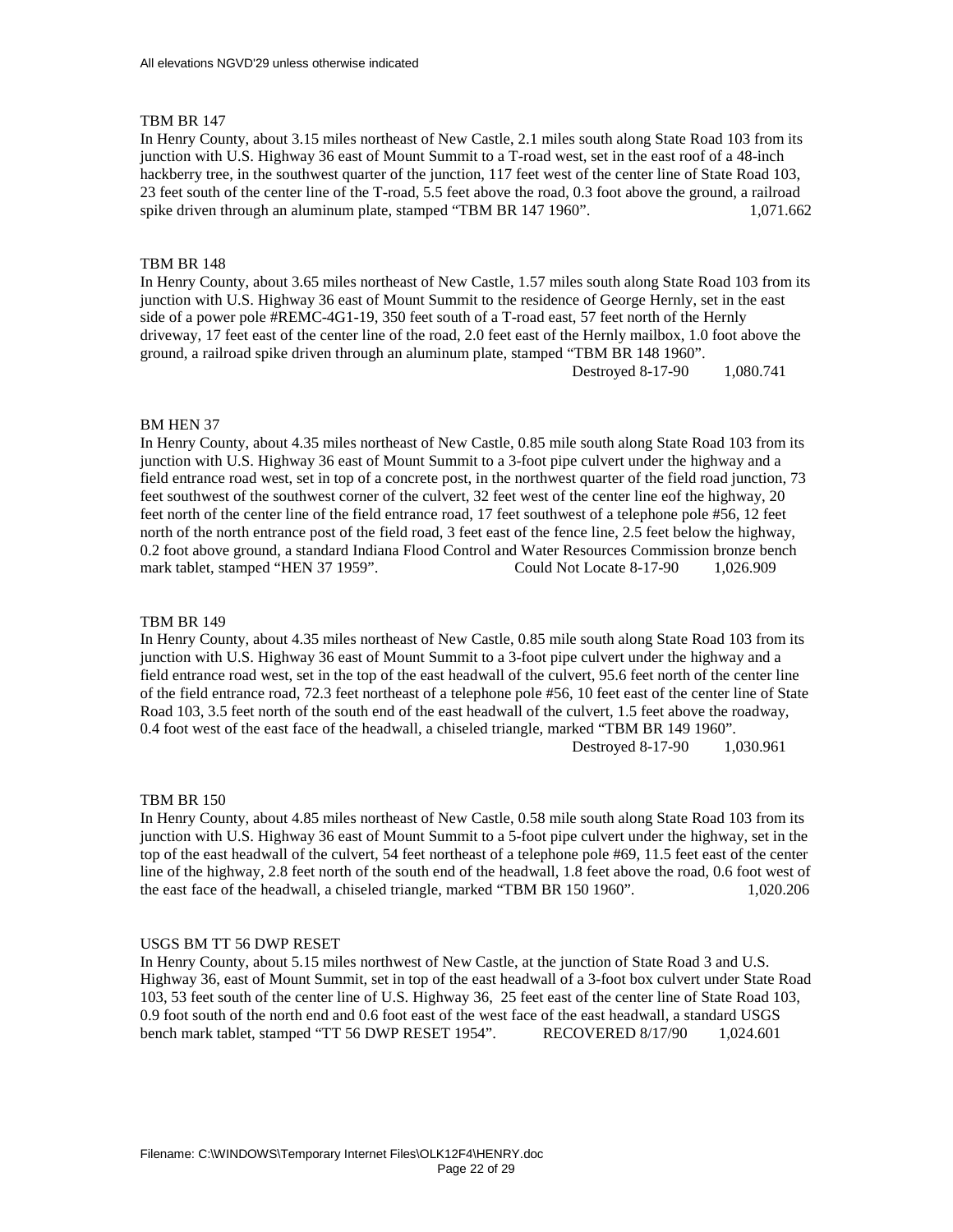In Henry County, about 5.15 miles northeast of New Castle, at the junction of State Road 103 and U.S. Highway 36 east of Mount Summit, set in the top of the west headwall of a 3-foot box culvert under State Road 36, 23 feet west of the center line of State Road 103, 1.1 feet north of the south end of the west headwall, 1.0 foot below the level of State Road 103, 0.6 foot west of the east face of the headwall, a chiseled triangle, marked "TBM BR 151 1960". DESTROYED 8/17/90 1,023.684

## ISHC BM HNY G-17

In Henry County, about 5.1 miles northeast of New Castle, 0.45 mile west along U.S. Highway 36 from its junction with State Road 103 east of Mount Summit to the U.S. Highway 36 bridge over Blue River, set in top at the west end of the north sidewalk of the bridge, 16.3 feet north of the center line of the highway, 7 feet east of the west end of the sidewalk, 0.7 foot above the highway, 0.5 foot south of the south face of the north concrete guardrail, a standard ISHC bench mark tablet, stamped "HYN G-17". 1,002.407 RECOVERED 8/17/90

## TBM BR 152

In Henry County, about 4.95 miles north of New Castle, 1.18 miles west along U.S. Highway 36 from its junction with State Road 103 east of Mount Summit to a 3-foot pipe culvert under the road, set in top of the south headwall of the culvert, 25 feet south of the center line of the highway, 2.2 feet below the road, 1.0 foot east of the west end and 0.4 foot north of the south face of the headwall, a chiseled triangle, marked "TBM BR 152 1960". COULD NOT LOCATE 8-17-90 1,081.012

## TBM BR 153

In Henry County, about 4.95 miles north of New Castle, 0.65 mile west along U.S. Highway 36 from its intersection with State Road 3 at Mount Summit to a cemetery south of U.S. Highway 36 and a field entrance north of U.S. Highway 36, set in the top of the east headwall of a 1-foot pipe culvert under the field entrance, about 0.15 mile east of a gravel T-road north, 110 feet northwest and across the highway of the northwest corner of the cemetery, 24 feet north of the center line of the highway, 0.3 foot west of the east face and 0.2 foot north of the south edge of the headwall, a chiseled triangle. 1,074.599 COULD NOT LOCATE 8-17-90

#### ISHC BM HNY G-18

In Henry County, about 5.15 miles northwest of New Castle, at Mount Summit, at the intersection of U.S. Highway 36 and State Road 3, set in top of a concrete post, in the northeast quarter of the intersection, 32.2 feet north of the center line of U.S. Highway 36, 30.8 feet east of the center line of State Road 3, 3 feet southwest of the base of the gasoline station sign Standard, 1.2 feet above the ground, a standard ISHC bronze bench mark tablet, stamped "HNY G-18". 1,093.824 Recovered But Post Is Broken and Unusable 8-17-90

## USC&GS BM Y 250

In Henry County, about 5.2 miles northwest of New Castle; at Mount Summit, at the Mount Summit Christian Church, in the southwest quarter of the grounds, 330 feet west of the center line of State Road 3, 57 feet southwest of the southwest corner of the Church, 30 feet north of the center line of U.S. Highway 36, 24 feet east of the center line of a north-south street, 0.5 foot north of the north edge of a sidewalk along U.S. Highway 36, set in top of a concrete post 0.1 foot below the surface of the asphalt parking lot, a standard USC&GS bench mark tablet, stamped "Y 250 1947".

Recovered Good Condition 8-17-90 1.096.871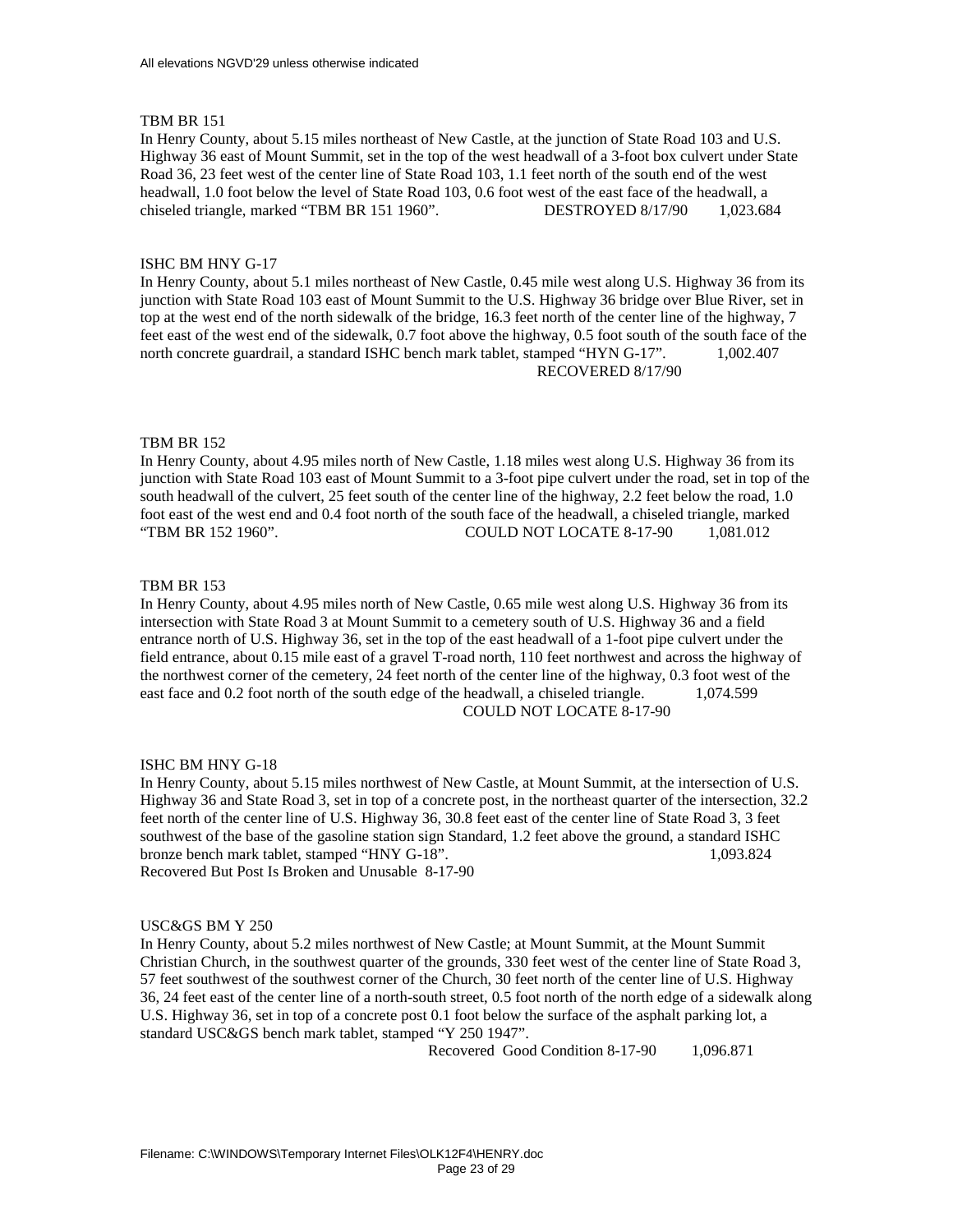# INDIANA DEPARTMENT OF NATURAL RESOURCES DIVISION OF WATER HENRY COUNTY

# IDNR TBM LBR 1 2001

In Henry County, New Castle East Quad, NW  $\frac{1}{4}$  25, T. 18 N., R. 10 E.,  $2^{nd}$  P.M. About 4 miles northerly of New Castle, IN. From the intersection of S.R. 103 & US 36 proceed south along S.R. 103 about 1.0 miles to a power pole on the east side of S. R. 103 set in the west side of power pole. 131 feet northerly of the centerline/centerline intersection of U.S. 36 and farm field lane leading west. 32.5 feet east of the centerline of S. R. 36, 28 feet northerly of the centerline of the east end of a 36 inch CMP under US 36, 19.2 feet northerly of a green telephone riser box, 15.8 feet northerly of a cable sign post, about 1 foot above the ground, A railroad spike thru an IDNR TBM aluminum tag, unstamped.<br> $3<sup>rd</sup> Order$  1030.953

1030.953 feet NGVD 29

# IDNR TBM LBR 2 2001

In Henry County, New Castle East Quad, NE <sup>1</sup>/4 Sec. 35, T. 18 N., R. 10 E., 2<sup>nd</sup> P.M. About 3 miles northerly of New Castle, IN. Set in the SW ¼ of the intersection of U. S. 36 and 300 N. Rd. Set in the base in the NE corner of a leaning concrete fence corner post. 25.5 feet west of the centerline of U.S. 36, 30 feet south of the centerline of 300 N. Rd. 17.3 feet south of a stop sign post, 3.1 feet southwest of a green telephone riser box, about 0.8 foot above the ground. A rock protruding from concrete base of fence corner, painted orange.  $3<sup>rd</sup>$  Order 1073.170 feet NGVD 29 painted orange.  $3<sup>rd</sup>$  Order  $1073.170$  feet NGVD 29

# IDNR TBM LBR 3 2001

In Henry County, New Castle East Quad, SE  $\frac{1}{4}$  section 35 T. 18 N., R.10 E.  $2^{nd}$  P.M. About 2.2 miles northerly of New Castle, IN. Set at the "Wilbur Wright" Fish and Wild Life area main office on U.S. 36. Set in the Flag Pole on the northeast side of office. 30.7 feet northeast of the northeast corner of the office, 8.4 feet westerly of the northwest corner of west most sign post for "Wilbur Wright" sign, 48 feet west of the centerline of U.S. 36, 0.8 feet above concrete. Set on top of the threads of a bolt through the flag pole<br>on the southwesterly side of pole.  $3^{rd}$  Order 1025.137 feet NGVD 29 on the southwesterly side of pole.  $3<sup>rd</sup>$  Order 1025.137 feet NGVD 29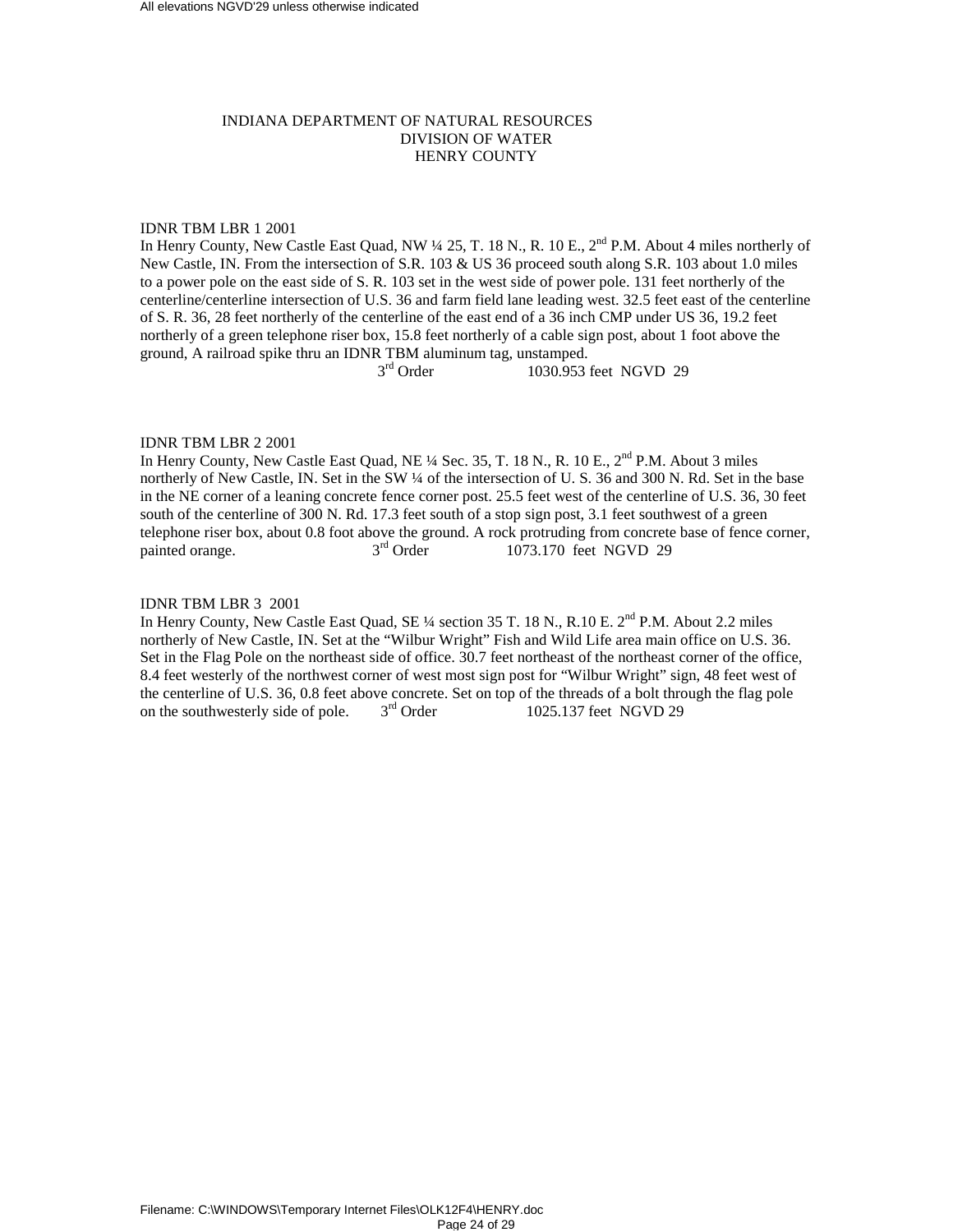# INDIANA DEPARTMENT OF NATURAL RESOURCES DIVISION OF WATER HENRY COUNTY

# IDNR TBM LBR 100

In Henry County, New Castle East Quad, NE ¼ Sec. 2, T. 17 N, R. 10 E, 2<sup>nd</sup> PM. About 2.3 miles northeast of New Castle, Indiana. Set at the southeast corner of the S.R. 103 Bridge over Little Blue River. 24.0 feet southeast of centerline of road, 8.4 feet southwest of the northeast end of the most southerly bridge abutment, 1.5 feet northeast of the southwest end of the bridge abutment, 0.8 foot southeast of concrete guardrail, about level with the roadway, a chiseled triangle in the most southerly concrete bridge abutment.<br> $3<sup>rd</sup>$  Order 1003.100 feet NGVD 29 1003.100 feet NGVD 29

# IDNR LBR 101 2001

In Henry Co., New Castle East Quad, SE ¼ Sec. 36, T. 18 N., R. 10 E. 2<sup>nd</sup> P.M. About 2 miles northeast of New Castle, IN. Set in the southeast corner of the Hillsboro Road Bridge over the Little Blue River. Set on top of the concrete curbing of the concrete guardrail. 12.5 feet east of the centerline of Hillsboro Rd., 0.4 feet west of the west face of the west concrete guardrail, 0.6 feet north of the south face of the concrete curb, 0.6 foot above the road. A chiseled triangle.  $3<sup>rd</sup>$  Order 1020.220 feet NGVD 29

# IDNR TBM LBR 102

In Henry County, New Castle East Quad, NE  $\frac{1}{4}$  sec 1, T 17 N., R. 10 E.,  $2^{nd}$  P.M. About 1.7 miles northeast of New Castle, IN. Set near the outlet channel of the Structure 15 Dam. Set in the north side of a power pole #179 559. 142 feet east of the centerline of outlet channel under 200 N. Rd., 24 feet south of the centerline of 200 N. Rd., 6 feet north of a fence line, 3.3 feet above the ground, a P.K. nail through a bottle cap.  $3<sup>rd</sup> Order$  1032.859 feet NGVD 29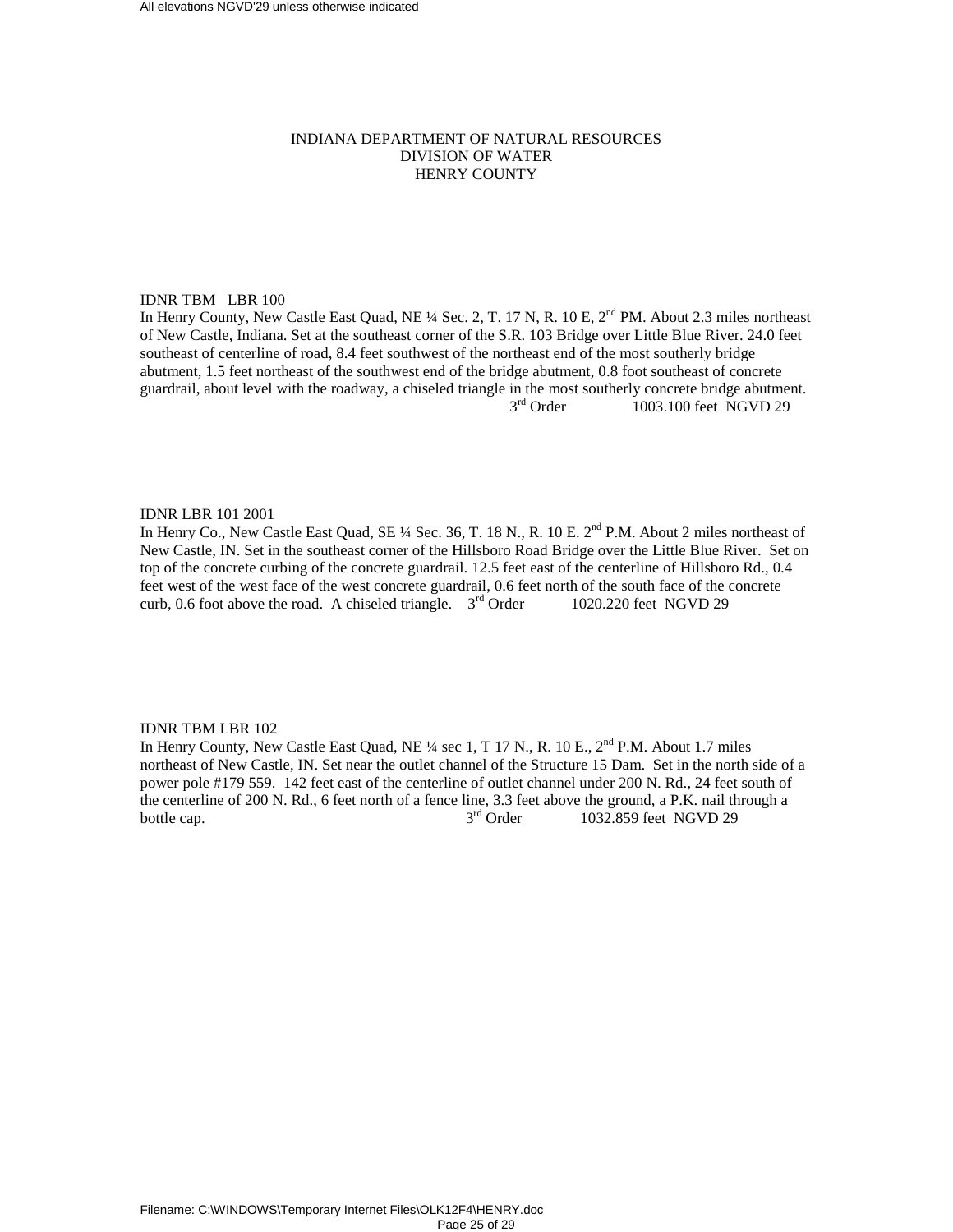| Big Blue River Shelby, Hancock, Rush, & Henry Counties |  |                                        |  |
|--------------------------------------------------------|--|----------------------------------------|--|
| B2 RESET                                               |  | 764.791 NAVD 1988                      |  |
| USGS TT 8 RJH                                          |  | 796.498 NAVD 1988                      |  |
| USGS TT 7 RJH                                          |  | 837.451 NAVD 1988                      |  |
| P239                                                   |  | 831.147 NAVD 1988                      |  |
| S242                                                   |  | 835.782 NAVD 1988                      |  |
| R242                                                   |  | 839.523 NAVD 1988                      |  |
|                                                        |  |                                        |  |
| Q242<br>J244                                           |  | 832.429 NAVD 1988                      |  |
| R43                                                    |  | 915.379 NAVD 1988<br>885.280 NAVD 1988 |  |
| N252                                                   |  | 906.730 NAVD 1988                      |  |
| V251                                                   |  | 1007.747 NAVD 1988                     |  |
| U251                                                   |  | 994.827 NAVD 1988                      |  |
| G251                                                   |  | 976.514 NAVD 1988                      |  |
|                                                        |  | 1016.189 NAVD 1988                     |  |
| NEW CASTLE MAGNETIC                                    |  |                                        |  |
| VAN NUYS RM1<br>VAN NUYS RM2                           |  | 1061.261 NAVD 1988                     |  |
|                                                        |  | 1062.029 NAVD 1988                     |  |
| VAN NUYS                                               |  | 1061.877 NAVD 1988                     |  |
| <b>B251</b>                                            |  | 1061.786 NAVD 1988                     |  |
| A251                                                   |  | 1067.901 NAVD 1988                     |  |
| Y250                                                   |  | 1096.445 NAVD 1988                     |  |
| H244                                                   |  | 935.592 NAVD 1988                      |  |
| M244                                                   |  | 886.009 NAVD 1988                      |  |
| L244 RESET                                             |  | 920.161 NAVD 1988                      |  |
| <b>BR33</b>                                            |  | 758.537 NAVD 1988                      |  |
| SHE34                                                  |  | 771.957 NAVD 1988                      |  |
| BR34                                                   |  | 772.590 NAVD 1988                      |  |
| <b>BR35</b>                                            |  | 797.678 NAVD 1988                      |  |
| ISHC SHE G 14                                          |  | 798.560 NAVD 1988                      |  |
| BR36                                                   |  | 784.247 NAVD 1988                      |  |
| <b>USGS UE 784.6</b>                                   |  | 784.225 NAVD 1988                      |  |
| SHE38                                                  |  | 783.599 NAVD 1988                      |  |
| <b>BR37</b>                                            |  | 777.449 NAVD 1988                      |  |
| SHE39                                                  |  | 778.217 NAVD 1988                      |  |
| BR38                                                   |  | 784.299 NAVD 1988                      |  |
| SHE39 RESET                                            |  | 785.698 NAVD 1988                      |  |
| <b>BR39</b>                                            |  | 790.208 NAVD 1988                      |  |
| BR40                                                   |  | 790.345 NAVD 1988                      |  |
| USGS 8 COM                                             |  | 790.801 NAVD 1988                      |  |
| BR41                                                   |  | 792.525 NAVD 1988                      |  |
| BR42                                                   |  | 798.889 NAVD 1988                      |  |
| SHE40                                                  |  | 799.103 NAVD 1988                      |  |
| <b>BR43</b>                                            |  | 802.552 NAVD 1988                      |  |
| USGS UE 803                                            |  | 802.455 NAVD 1988                      |  |
| BR44                                                   |  | 840.133 NAVD 1988                      |  |
| BR45                                                   |  | 833.239 NAVD 1988                      |  |
| <b>BR46</b>                                            |  | 842.624 NAVD 1988                      |  |
| SHE41                                                  |  | 842.544 NAVD 1988                      |  |
| BR47                                                   |  | 813.081 NAVD 1988                      |  |
| SHE42                                                  |  | 813.777 NAVD 1988                      |  |
| BR48                                                   |  | 813.169 NAVD 1988                      |  |
| <b>BR49</b>                                            |  | 811.609 NAVD 1988                      |  |
| SHE43                                                  |  | 818.343 NAVD 1988                      |  |
| <b>BR50</b>                                            |  | 820.149 NAVD 1988                      |  |
| SHE44                                                  |  | 819.469 NAVD 1988                      |  |
| SHE44 RESET                                            |  | 817.728 NAVD 1988                      |  |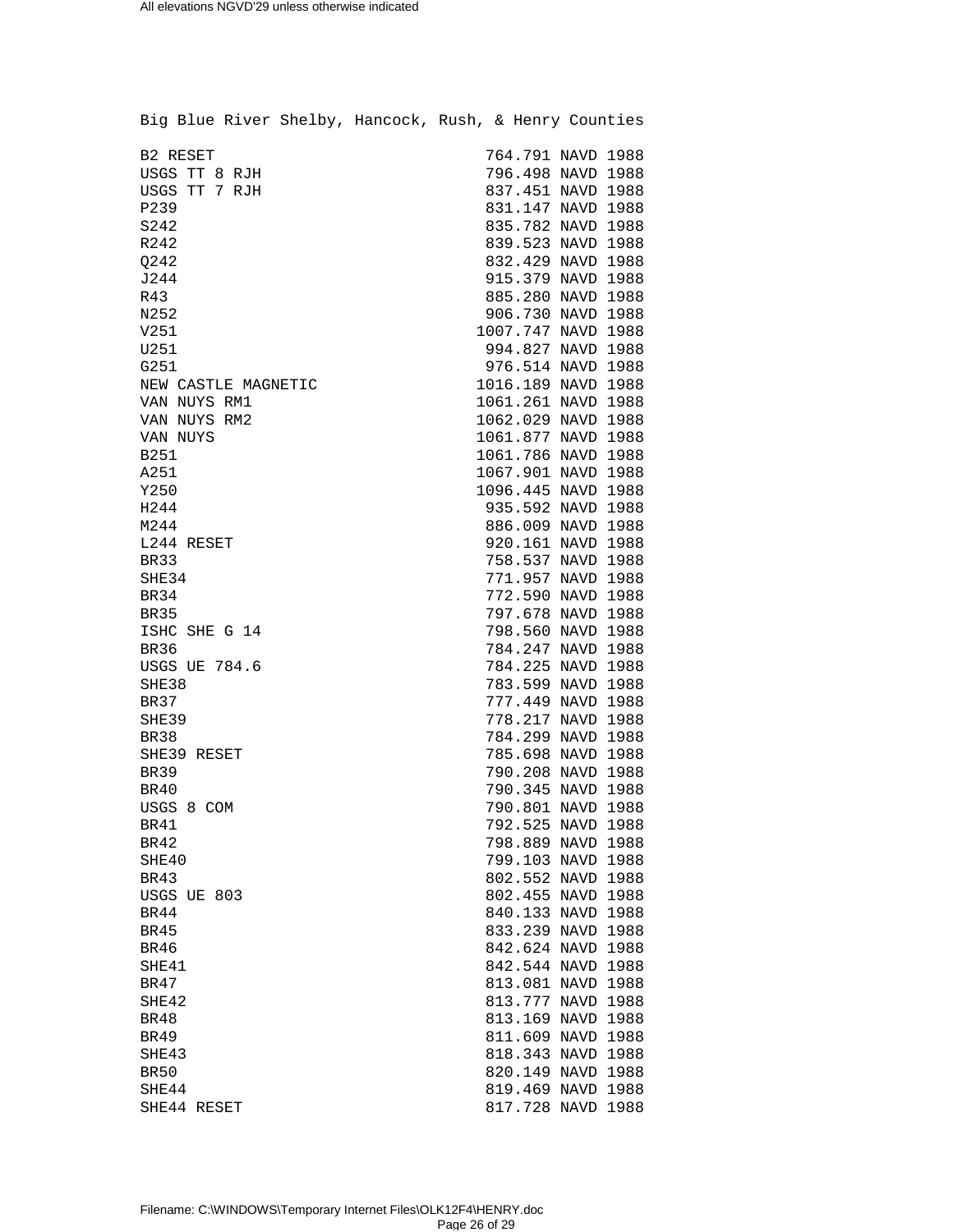|                      |  | Big Blue River Shelby, Hancock, Rush, & Henry Counties |  |                   |  |
|----------------------|--|--------------------------------------------------------|--|-------------------|--|
| <b>BR51</b>          |  |                                                        |  | 817.087 NAVD 1988 |  |
| BR52                 |  |                                                        |  | 831.393 NAVD 1988 |  |
| <b>BR53</b>          |  |                                                        |  | 825.110 NAVD 1988 |  |
| SHE45                |  |                                                        |  | 832.367 NAVD 1988 |  |
| BR54                 |  |                                                        |  | 832.480 NAVD 1988 |  |
| <b>BR55</b>          |  |                                                        |  | 837.225 NAVD 1988 |  |
| <b>BR56</b>          |  |                                                        |  | 835.966 NAVD 1988 |  |
| HAN22                |  |                                                        |  | 834.876 NAVD 1988 |  |
| <b>BR58</b>          |  |                                                        |  | 835.437 NAVD 1988 |  |
| <b>BR59</b>          |  |                                                        |  | 848.195 NAVD 1988 |  |
| HAN23                |  |                                                        |  | 850.769 NAVD 1988 |  |
| <b>BR60</b>          |  |                                                        |  | 850.912 NAVD 1988 |  |
| <b>BR61</b>          |  |                                                        |  | 855.814 NAVD 1988 |  |
| HAN24                |  |                                                        |  | 841.279 NAVD 1988 |  |
| <b>BR62</b>          |  |                                                        |  | 841.370 NAVD 1988 |  |
| <b>BR63</b>          |  |                                                        |  | 859.954 NAVD 1988 |  |
| <b>BR64</b>          |  |                                                        |  | 858.378 NAVD 1988 |  |
| HAN25                |  |                                                        |  | 854.663 NAVD 1988 |  |
| BR65                 |  |                                                        |  | 919.647 NAVD 1988 |  |
| K244 RESET           |  |                                                        |  | 925.604 NAVD 1988 |  |
| <b>BR66</b>          |  |                                                        |  | 926.426 NAVD 1988 |  |
| <b>BR67</b>          |  |                                                        |  | 913.798 NAVD 1988 |  |
| <b>BR68</b>          |  |                                                        |  | 915.856 NAVD 1988 |  |
| <b>BR69</b>          |  |                                                        |  | 921.733 NAVD 1988 |  |
| <b>USGS UE 856.9</b> |  |                                                        |  | 856.420 NAVD 1988 |  |
| RUS29                |  |                                                        |  | 855.628 NAVD 1988 |  |
| BR70                 |  |                                                        |  | 935.580 NAVD 1988 |  |
| RUS30                |  |                                                        |  | 869.328 NAVD 1988 |  |
| BR71                 |  |                                                        |  | 869.976 NAVD 1988 |  |
| RUS31                |  |                                                        |  | 859.415 NAVD 1988 |  |
| <b>BR72</b>          |  |                                                        |  | 859.421 NAVD 1988 |  |
| BR73                 |  |                                                        |  | 869.908 NAVD 1988 |  |
| RUS32                |  |                                                        |  | 863.966 NAVD 1988 |  |
| <b>BR74</b>          |  |                                                        |  | 864.023 NAVD 1988 |  |
| RUS33                |  |                                                        |  | 866.808 NAVD 1988 |  |
| <b>BR75</b>          |  |                                                        |  | 879.736 NAVD 1988 |  |
| BR76                 |  |                                                        |  | 880.192 NAVD 1988 |  |
| RUS34                |  |                                                        |  | 870.337 NAVD 1988 |  |
| BR77                 |  |                                                        |  | 874.473 NAVD 1988 |  |
| <b>BR78</b>          |  |                                                        |  | 886.744 NAVD 1988 |  |
| RUS35                |  |                                                        |  | 876.706 NAVD 1988 |  |
| USGS RM 7            |  |                                                        |  | 877.294 NAVD 1988 |  |
| BR79                 |  |                                                        |  | 878.796 NAVD 1988 |  |
| RUS36                |  |                                                        |  | 871.940 NAVD 1988 |  |
| <b>BR80</b>          |  |                                                        |  | 878.378 NAVD 1988 |  |
| BR81                 |  |                                                        |  | 885.573 NAVD 1988 |  |
| RUS37                |  |                                                        |  | 908.031 NAVD 1988 |  |
| <b>BR82</b>          |  |                                                        |  | 907.452 NAVD 1988 |  |
|                      |  |                                                        |  |                   |  |
| RUS38                |  |                                                        |  | 886.234 NAVD 1988 |  |
| <b>BR83</b>          |  |                                                        |  | 888.955 NAVD 1988 |  |
| <b>BR84</b>          |  |                                                        |  | 934.945 NAVD 1988 |  |
| RUS39                |  |                                                        |  | 937.190 NAVD 1988 |  |
| <b>BR85</b>          |  |                                                        |  | 939.738 NAVD 1988 |  |
| BR86                 |  |                                                        |  | 974.337 NAVD 1988 |  |
| <b>BR87</b>          |  |                                                        |  | 895.614 NAVD 1988 |  |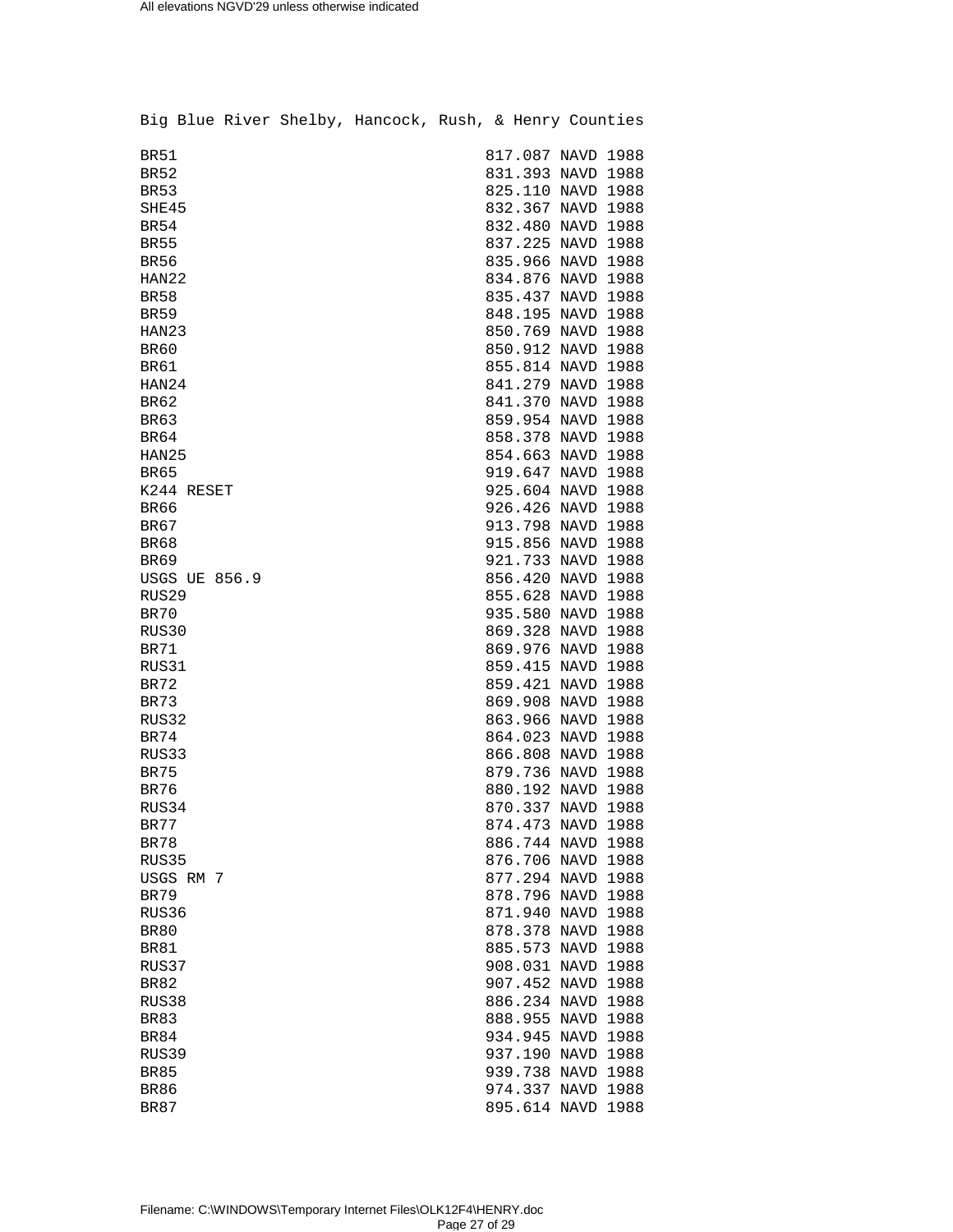|              |            |  | Big Blue River Shelby, Hancock, Rush, & Henry Counties |  |                                        |  |
|--------------|------------|--|--------------------------------------------------------|--|----------------------------------------|--|
| RUS40        |            |  |                                                        |  | 891.948 NAVD 1988                      |  |
| HEN15        |            |  |                                                        |  | 895.229 NAVD 1988                      |  |
| <b>BR88</b>  |            |  |                                                        |  | 896.091 NAVD 1988                      |  |
| HEN16        |            |  |                                                        |  | 920.348 NAVD 1988                      |  |
| <b>BR89</b>  |            |  |                                                        |  | 920.404 NAVD 1988                      |  |
| BR90         |            |  |                                                        |  | 929.139 NAVD 1988                      |  |
| <b>BR91</b>  |            |  |                                                        |  | 904.619 NAVD 1988                      |  |
| <b>BR92</b>  |            |  |                                                        |  | 938.709 NAVD 1988                      |  |
| HEN17        |            |  |                                                        |  | 916.770 NAVD 1988                      |  |
| <b>BR93</b>  |            |  |                                                        |  | 916.755 NAVD 1988                      |  |
| BR94         |            |  |                                                        |  | 954.008 NAVD 1988                      |  |
| <b>BR95</b>  |            |  |                                                        |  | 920.730 NAVD 1988                      |  |
| HEN18        |            |  |                                                        |  | 906.595 NAVD 1988                      |  |
| <b>BR96</b>  |            |  |                                                        |  | 907.195 NAVD 1988                      |  |
| <b>BR97</b>  |            |  |                                                        |  | 923.011 NAVD 1988                      |  |
| HEN19        |            |  |                                                        |  | 926.279 NAVD 1988                      |  |
| <b>BR98</b>  |            |  |                                                        |  |                                        |  |
|              | USGS 5 JWM |  |                                                        |  | 944.991 NAVD 1988<br>961.116 NAVD 1988 |  |
|              |            |  |                                                        |  |                                        |  |
| <b>BR99</b>  |            |  |                                                        |  | 960.945 NAVD 1988                      |  |
| HEN20        |            |  |                                                        |  | 955.923 NAVD 1988                      |  |
| <b>BR100</b> |            |  |                                                        |  | 955.970 NAVD 1988                      |  |
| <b>BR101</b> |            |  |                                                        |  | 950.784 NAVD 1988                      |  |
| BR102        |            |  |                                                        |  | 924.040 NAVD 1988                      |  |
| HEN21        |            |  |                                                        |  | 922.405 NAVD 1988                      |  |
| <b>BR103</b> |            |  |                                                        |  | 919.109 NAVD 1988                      |  |
| BR104        |            |  |                                                        |  | 971.875 NAVD 1988                      |  |
| HEN22        |            |  |                                                        |  | 958.175 NAVD 1988                      |  |
| <b>BR105</b> |            |  |                                                        |  | 960.595 NAVD 1988                      |  |
| <b>BR106</b> |            |  |                                                        |  | 955.919 NAVD 1988                      |  |
| HEN23        |            |  |                                                        |  | 941.451 NAVD 1988                      |  |
| BR107        |            |  |                                                        |  | 940.318 NAVD 1988                      |  |
| <b>BR108</b> |            |  |                                                        |  | 966.750 NAVD 1988                      |  |
| <b>BR109</b> |            |  |                                                        |  | 1014.887 NAVD 1988                     |  |
| <b>BR110</b> |            |  |                                                        |  | 998.756 NAVD 1988                      |  |
| HEN24        |            |  |                                                        |  | 955.291 NAVD 1988                      |  |
| <b>BR111</b> |            |  |                                                        |  | 954.210 NAVD 1988                      |  |
| <b>BR112</b> |            |  |                                                        |  | 963.423 NAVD 1988                      |  |
| <b>BR113</b> |            |  |                                                        |  | 991.296 NAVD 1988                      |  |
| HEN25        |            |  |                                                        |  | 988.827 NAVD 1988                      |  |
| <b>BR114</b> |            |  |                                                        |  | 966.194 NAVD 1988                      |  |
| HEN26        |            |  |                                                        |  | 953.635 NAVD 1988                      |  |
| <b>BR115</b> |            |  |                                                        |  | 954.396 NAVD 1988                      |  |
| <b>BR116</b> |            |  |                                                        |  | 1058.674 NAVD 1988                     |  |
| <b>BR117</b> |            |  |                                                        |  | 1074.319 NAVD 1988                     |  |
| <b>BR118</b> |            |  |                                                        |  | 1009.195 NAVD 1988                     |  |
| <b>BR119</b> |            |  |                                                        |  | 1005.210 NAVD 1988                     |  |
| HEN28        |            |  |                                                        |  | 965.517 NAVD 1988                      |  |
| <b>BR121</b> |            |  |                                                        |  | 960.862 NAVD 1988                      |  |
| <b>BR122</b> |            |  |                                                        |  | 991.247 NAVD 1988                      |  |
| <b>BR123</b> |            |  |                                                        |  | 1003.214 NAVD 1988                     |  |
| HEN27        |            |  |                                                        |  | 958.464 NAVD 1988                      |  |
| <b>BR120</b> |            |  |                                                        |  | 958.981 NAVD 1988                      |  |
| <b>BR124</b> |            |  |                                                        |  | 1015.262 NAVD 1988                     |  |
| BR125        |            |  |                                                        |  | 972.644 NAVD 1988                      |  |
| HEN29        |            |  |                                                        |  | 971.495 NAVD 1988                      |  |